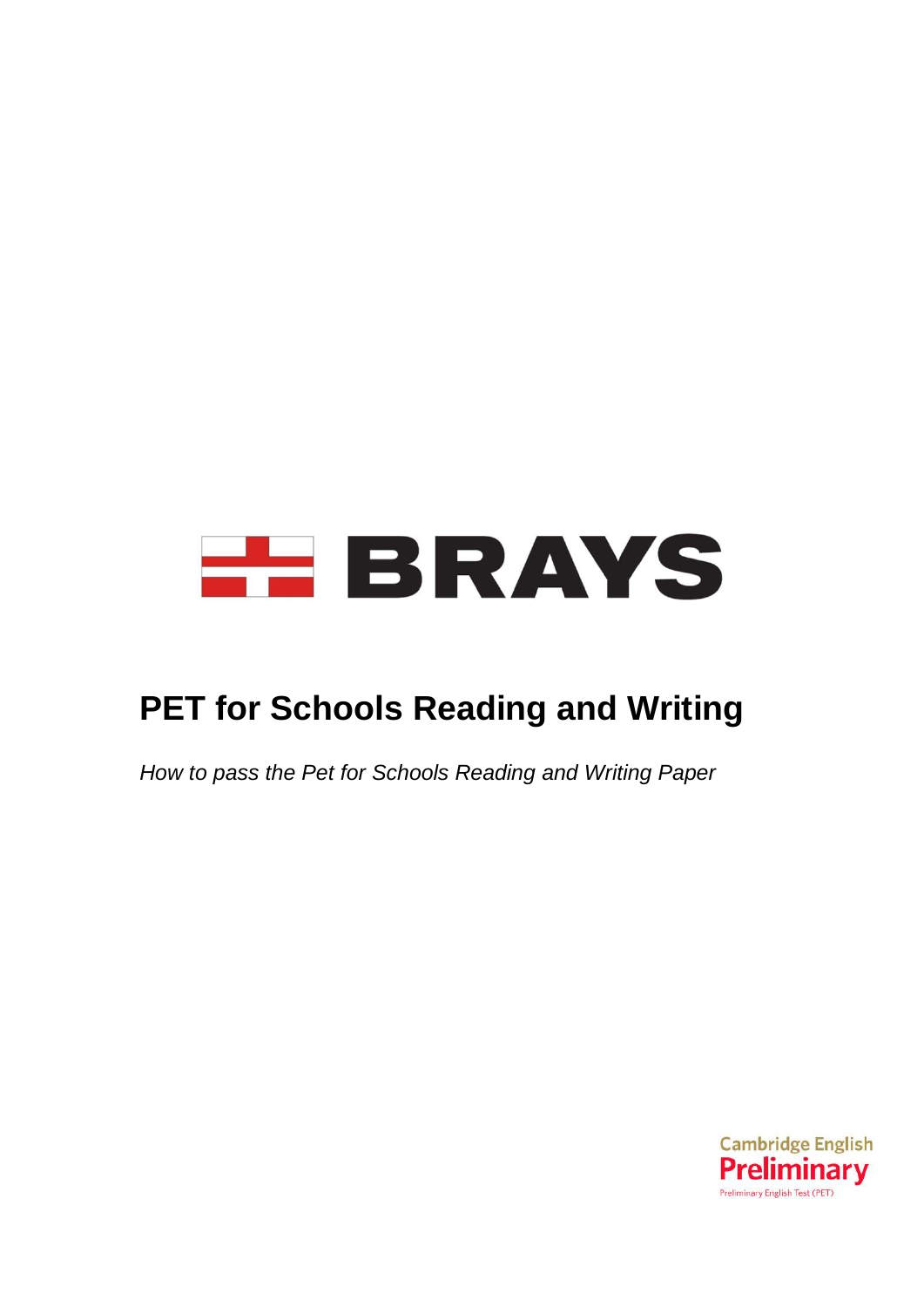

# Index: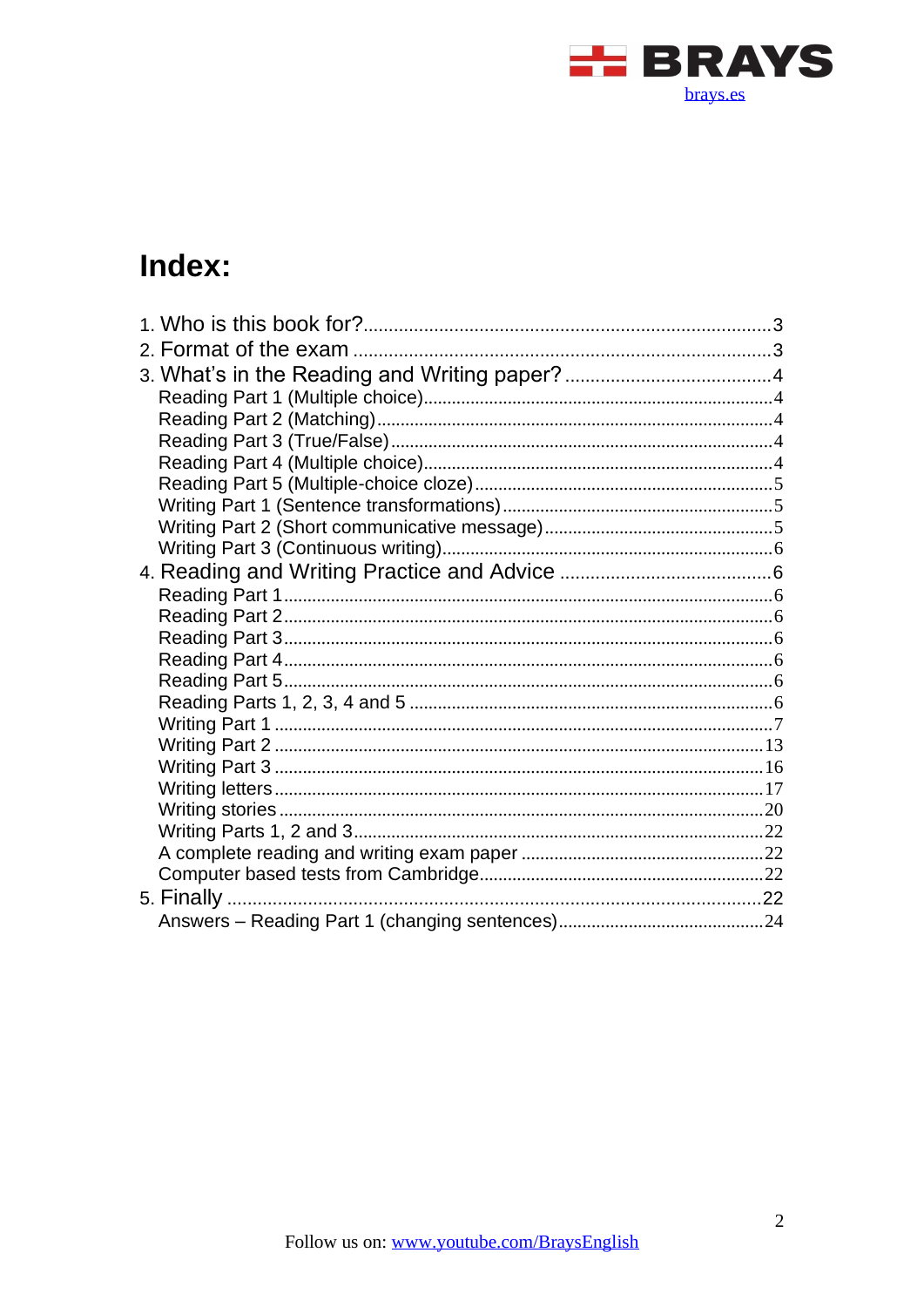

## **PET Reading and Writing**

## **1.Who is this book for?**

<span id="page-2-0"></span>This book is simply for young **students** who want good marks in the Reading and writing Section of the Cambridge PET for Schools Exam. It is also useful for *any* lower intermediate student who would like to improve his or her reading and writing.

It is also for **teachers.** Use it exactly as you like. Forward it to students. Print it out. Use it in class. It's completely up to you.

I hope it works.

Enjoy your English and every success with exams.

Alan Bray

Santander, July 2016.

P.S. You can find other free materials to help you prepare for the B1 Preliminary English Test (PET) at the following website, [brays.es](http://brays.es/)

To buy a Complete PET or PET for Schools Online Course with 100 – 150 hours of Listening, Reading, Vocabulary, Use of English practise (including over 20 Exam Practice Papers) [click here.](https://brays.es/online/descripcion/) Simply practise and take the mock exams until you are sure of exam success.

<span id="page-2-1"></span>Spanish speakers can [access this page.](https://brays.es/online/descripcion/)

## **2. Format of the exam**

Format of the exam

**Reading and Writing** is a combined paper of 1 hour 30 minutes. It is worth 50% of your total marks.

The Reading Section has 5 parts and 35 questions. It is designed to show that you can read and understand the main points from signs, newspapers and magazines, and that can use vocabulary and structure correctly.

The Writing Section has 3 parts and 7 questions.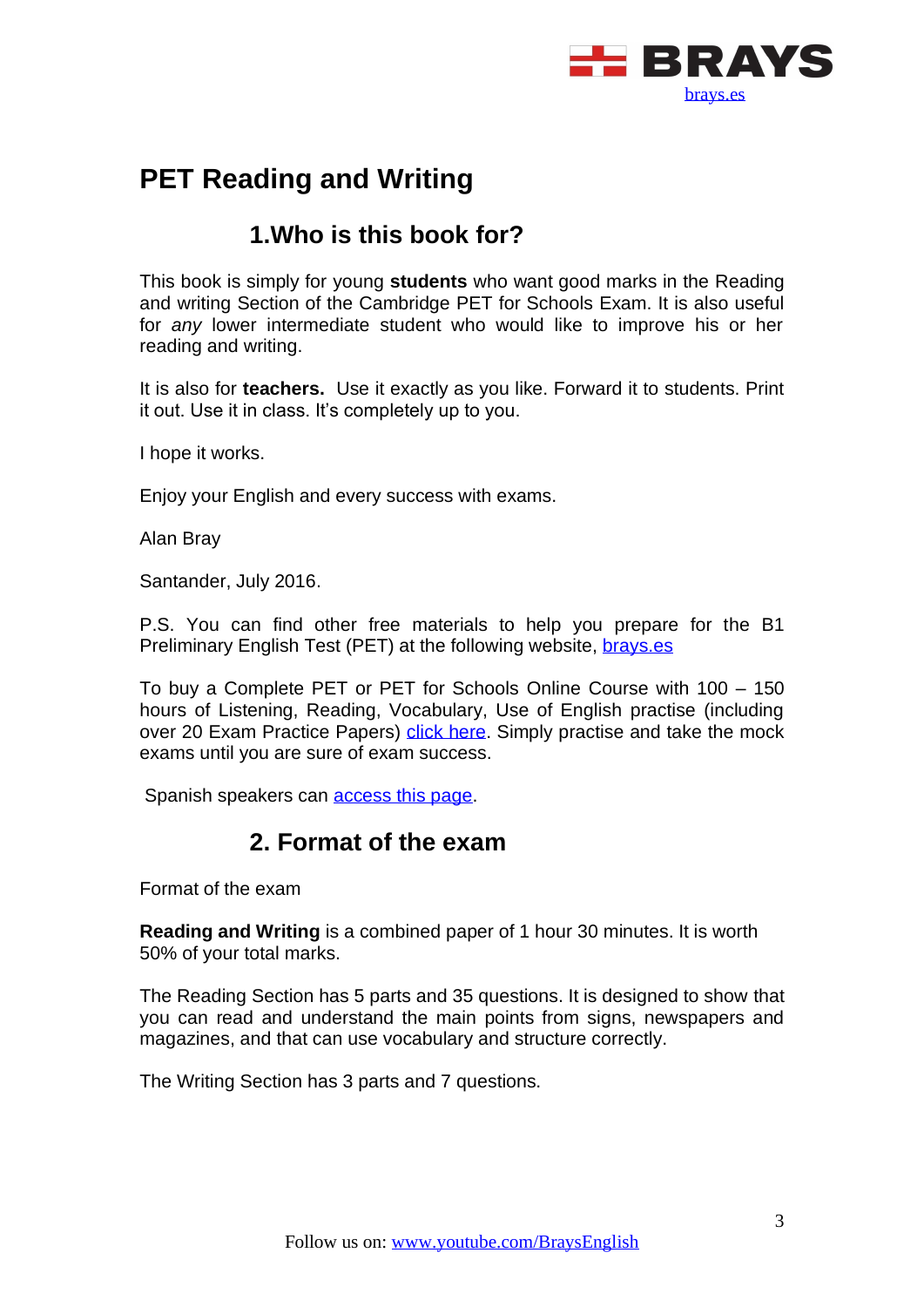

## **3. What's in the Reading and Writing paper?**

## <span id="page-3-1"></span><span id="page-3-0"></span>**Reading Part 1 (Multiple choice)**

*What's in Part 1?* Five very short texts (they may be signs and messages, postcards, notes, emails, labels, etc.). You have to read them and choose which of the three sentences (A, B or C) is the best description of the text.

*What do I have to practise?* Reading notices and other short texts to understand the main message.

*How many questions are there?* 5

*How many marks are there?* 1 mark for each correct answer.

## <span id="page-3-2"></span>**Reading Part 2 (Matching)**

*What's in Part 2?* Five short descriptions of people and eight short texts to read. You have to match each person to a text.

*What do I have to practise?* Reading eight short texts to find specific information.

*How many questions are there?* 5

*How many marks are there?* 1 mark for each correct answer.

## <span id="page-3-3"></span>**Reading Part 3 (True/False)**

*What's in Part 3?* A long text and 10 sentences about the text. You have to read the text and say if each sentence is true or false.

*What do I have to practise?* Reading a text quickly to find out information.

*How many questions are there?* 10

*How many marks are there?* 1 mark for each correct answer.

## <span id="page-3-4"></span>**Reading Part 4 (Multiple choice)**

*What's in Part 4?* A long text and five questions. You have to read the text and choose the right answer (A, B, C or D) for each of the five questions.

*What do I have to practise?* Reading to understand the detail of a text.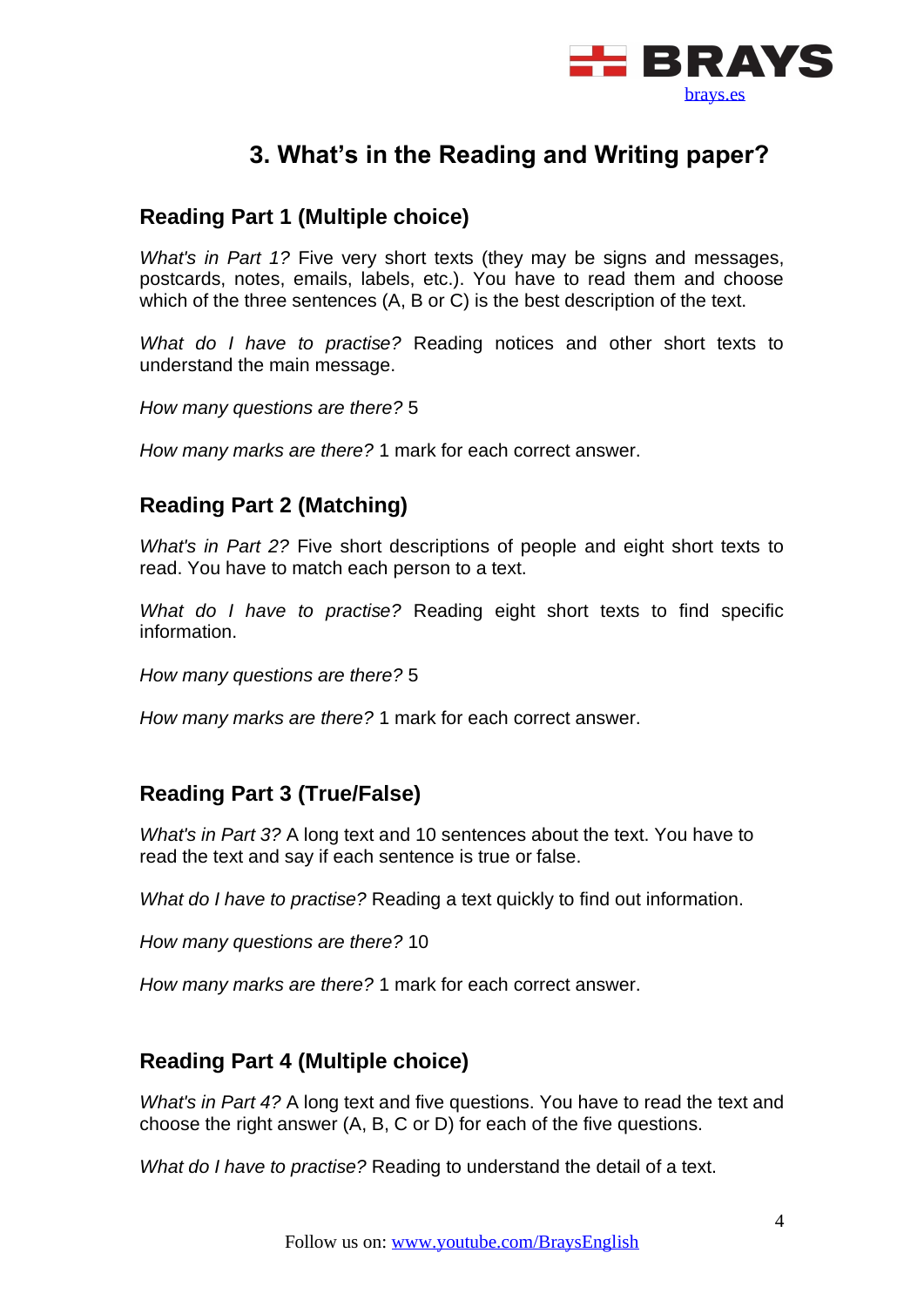

*How many questions are there?* 5

*How many marks are there?* 1 mark for each correct answer.

## <span id="page-4-0"></span>**Reading Part 5 (Multiple-choice cloze)**

*What's in Part 5?* A short text with 10 numbered spaces. Each space represents a missing word and you have to choose the right answer from a choice of four (A, B, C or D).

*What do I have to practise?* Understanding vocabulary and grammar.

*How many questions are there?* 10

*How many marks are there?* 1 mark for each correct answer.

## <span id="page-4-1"></span>**Writing Part 1 (Sentence transformations)**

*What's in Part 1?* Five questions which are all about the same theme. For each question there is one complete sentence and a second sentence which has a missing word or words. You have to complete the second sentence so that it means the same as the first sentence.

*What do I have to practise?* How to say the same thing in different ways in English, e.g. 'not warm enough' means the same as 'too cold'.

*How many questions are there?* 5

*How many marks are there?* 1 mark for each correct answer.

#### <span id="page-4-2"></span>**Writing Part 2 (Short communicative message) (open-cloze)**

*What's in Part 2?* The instructions tell you who to write to and what you should write (a postcard, note, email, etc.).

*What do I have to practise?* Writing short messages.

*How many questions are there?* 1

*How much do I have to write?* 35–45 words

*How many marks are there?* 5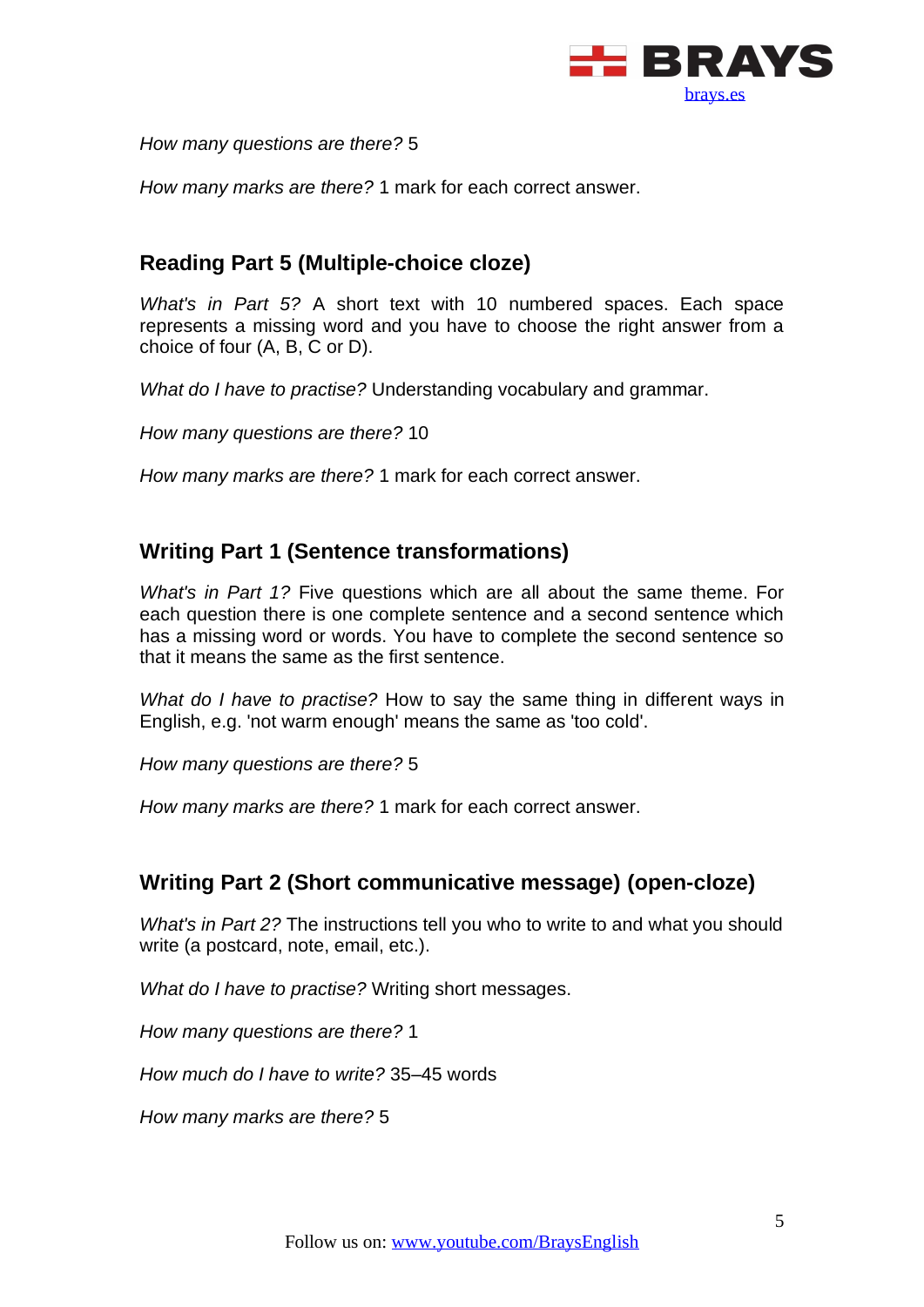

## <span id="page-5-0"></span>**Writing Part 3 (Continuous writing)**

*What's in Part 3?* You have a choice of two questions: an informal letter (for example to a friend) or a story.

*What do I have to practise?* Writing letters and stories.

*How many questions are there?* 1

*How much do I have to write?* About 100 words

*How many marks are there?* 15

A practice reading and writing exam paper can be accessed [on this page:](http://www.cambridgeenglish.org/exams/preliminary/exam-format/)

## **4. Reading and Writing Practice and Advice**

## <span id="page-5-2"></span><span id="page-5-1"></span>**Reading Part 1**

[This page](http://www.flo-joe.co.uk/preliminaryenglish/reading/pet_reading_part_1_practice_test.htm) provides practice for Part 1

## <span id="page-5-3"></span>**Reading Part 2**

[This page](http://www.flo-joe.co.uk/preliminaryenglish/reading/pet_reading_practise_test_part_2.htm) provides practice for Part 2

## <span id="page-5-4"></span>**Reading Part 3**

[This page](http://www.flo-joe.co.uk/preliminaryenglish/reading/pet_reading_part_3_practice_test.htm) provides practice for Part 3

## <span id="page-5-5"></span>**Reading Part 4**

[This page](http://www.flo-joe.co.uk/preliminaryenglish/reading/pet_reading_part_4_practice_test.htm) provides practice for Part 4

## <span id="page-5-6"></span>**Reading Part 5**

[This page](http://www.flo-joe.co.uk/preliminaryenglish/reading/pet_reading_practise_test_part_5.htm) provides practice for Part 5

To practise Synonyms in Part 5 of the PET Reading Paper access [this page.](http://www.flo-joe.co.uk/preliminaryenglish/vocabulary/pet-synonyms.htm)

To practise Collocations in Part 5 of the PET Reading Paper access this [page.](http://www.flo-joe.co.uk/preliminaryenglish/vocabulary/pet-collocations.htm)

## <span id="page-5-7"></span>**Reading Parts 1, 2, 3, 4 and 5**

Further practice for all 5 Reading Parts can be [found here.](http://www.englishaula.com/en/pet-exam-reading-cambridge-preliminary-english-test-video-lessons-practice-tests-exercises.php)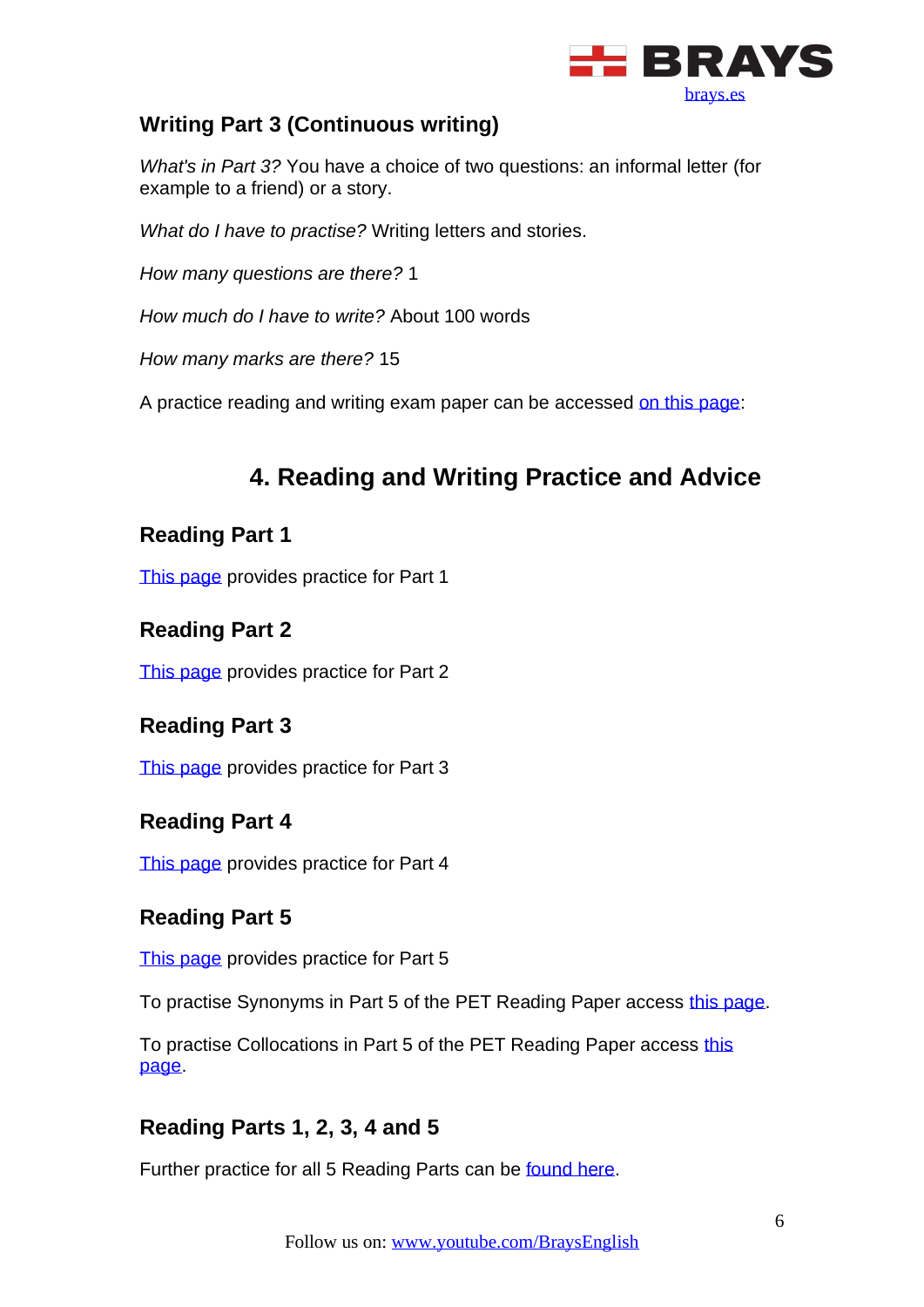

## <span id="page-6-0"></span>**Writing Part 1**

**Complete the second sentence** so that it means the same as the first. Use **no more than 3 words.**

*1. Do you play basketball well? Are you a …………………… player?*

*2. Does art interest you? Are you ………………… art?*

*3. What is your age? How ………….. you?*

*4. Which is your favourite school subject? Which school subject ………….. like best?*

*5. How is that spelt? How do …………….. that?*

*6. Each lesson lasts forty minutes. Each lesson …………….. long.*

*7. What's the price of this book, please? How ……… this book, cost, please?*

*8. I think Spain is a wonderful country. Spain is a wonderful country ……… opinion.*

*9. I think you are right about the weather. I agree …………. about the weather.*

*10. I think mobile phones are very useful. Mobile phones are very useful ……….. opinion.*

*11. We'll talk about the price first. How ………………… about the price first?*

*12. Bill is too weak to carry the box. Bill isn't …………. to carry the box.*

*13. In our school only a few students have blonde hair. In our school, not ………………….. curly hair.*

*14. My sister prefers milk chocolate to dark chocolate. My sister likes milk chocolate ………… dark chocolate.*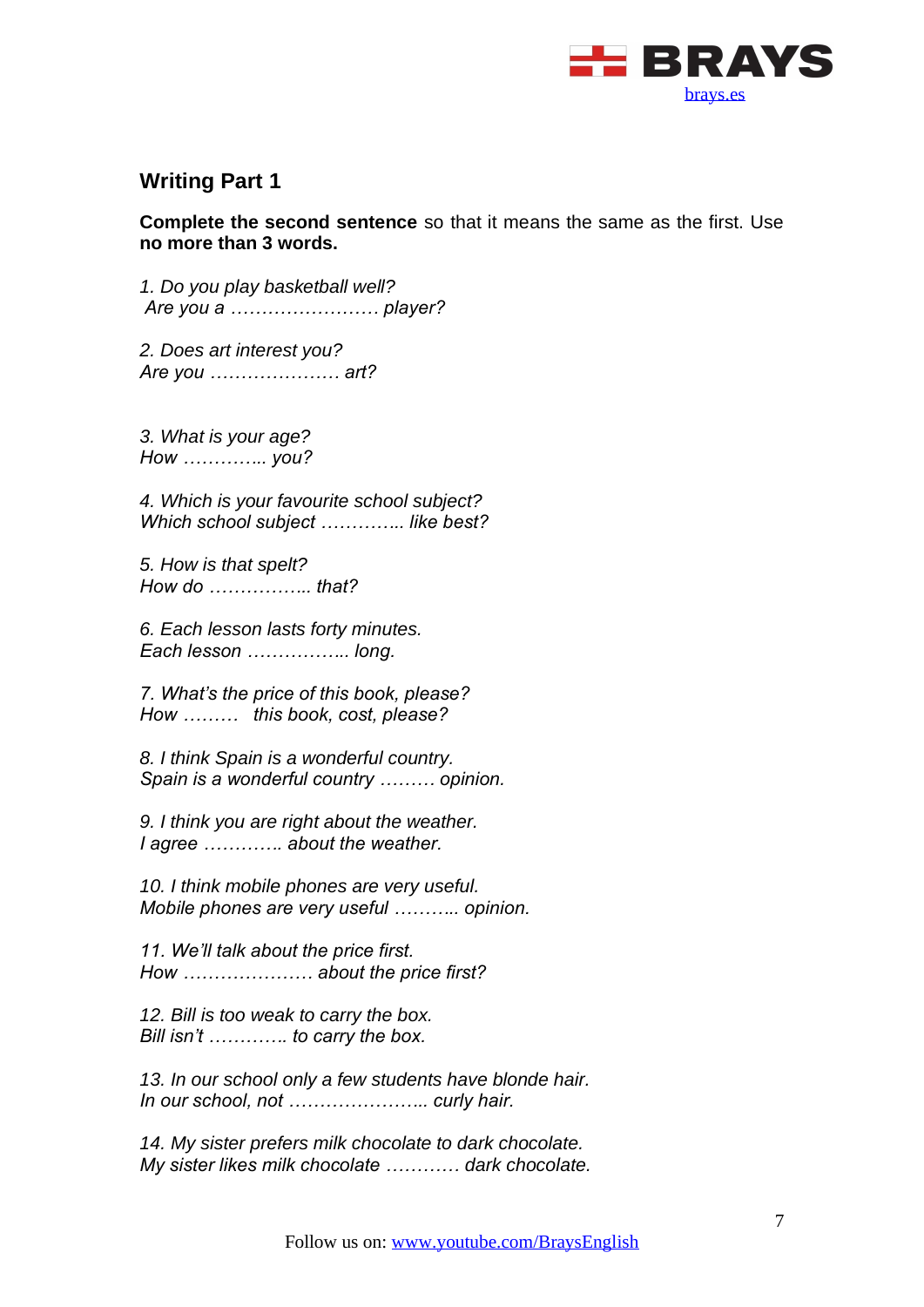

*15. In our house, dinner is usually prepared by my father. In our house, my father …………………. dinner.*

*16. My father said, 'Come home at 10.' My father told ………home at 10.*

*17. Susan asked for paella in the restaurant. In the restaurant, Susan said, 'Can ………… paella, please?'*

*18. Mary suggested that we order a pizza. Mary said, 'Let's ………………… a pizza.'*

*19. Britain is a small island, so everywhere is near to the sea. Britain is a small island, so nowhere is ………………. the sea.*

*20. Never go for a long run without taking water with you. Take water with you, if you're ……………… a long run.*

*21. Look at a map of Africa if you want to find Zimbabwe. You won't find Zimbabwe unless ……………………… a map of Africa.*

*22. I became a policeman five years ago. I …………. a policeman for five years.*

*23. I came to Spain in 2005. I …………….. in Spain since 2005.*

*24. My mother asked me if I wanted an ice-cream. My mother said, 'Would …………. an ice-cream?'*

*25. Yesterday a photographer took my photo. Yesterday my photo ………..…….. a photographer.*

*26. My book is heavier than my brother's. My brother's book isn't …………..… mine.*

*27. At first, you'll have difficulty understanding the rules. At first, understanding the rules will be ……………. for you.*

*28. I have to find accommodation before I look for a job. I can't look for a job ………………. accommodation.*

*29. I've promised to write home and so has my sister. My sister and I ……………………… to write home.*

*30. Last night I took a tablet to stop my tooth aching. Last night I took a tablet, because …………….. aching.*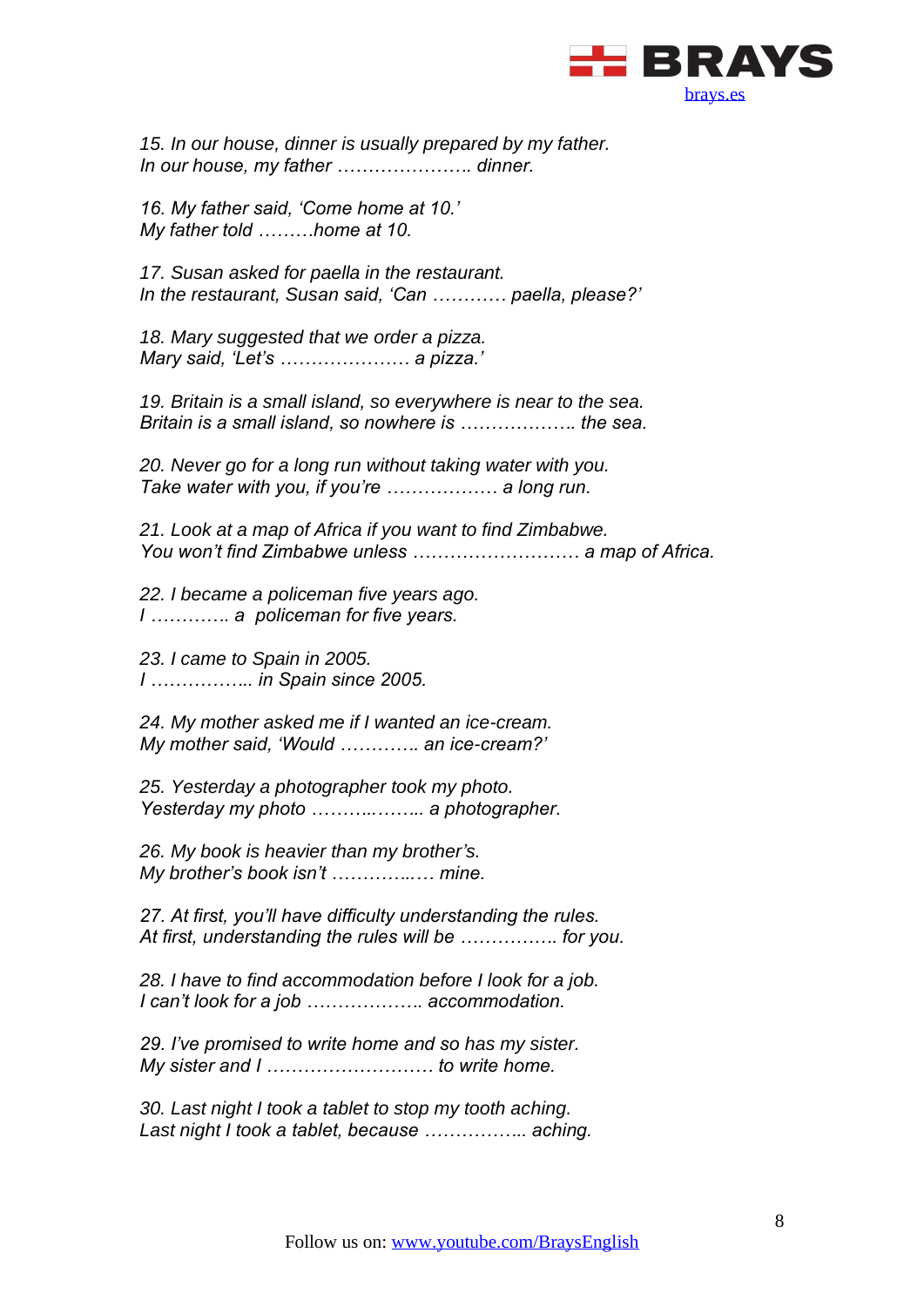

*31. My sister does exercise because she must keep fit to play in the basketball team.*

*My sister does exercise to ……………… play in the basketball team.*

*32. If you don't stop drinking coffee in the evening, you'll never sleep well. You'll never sleep well unless …………… coffee in the evening.*

*33. People with influenza should stay in bed for a couple of days. Stay in bed for a couple of days if you ……….. influenza.*

*34. Smoking isn't allowed in pubs in England. You …………….. in pubs in England.*

*35. The earliest clocks used the sun's shadow to tell the time. With the earliest clocks, people ………………… the time by using the sun's shadow.*

*36. Modern clocks are more accurate than old fashioned ones were. Old fashioned clocks weren't as …………………… modern ones are.*

*37. The most famous clocks in the world are made in Switzerland. In Switzerland, they …………………… the most famous clocks in the world.*

*38. An alarm clock helps you to wake up early. An alarm clock is helpful ………………. you need to wake up early.*

*39. People without watches are often late for appointments. People without watches are often not ………………….. for appointments.*

*40. My uncle prefers travelling by car to travelling by plane. My uncle thinks travelling by car is better …………………. plane*

*41. My dad is confused by internet. Internet …………. my dad.*

*42. Whose are these glasses? Who do these glasses ……………… to?*

*43. When I read for too long, I find it tiring. I get ……….. when I read for too long.*

*44. Why don't you phone Sam up? If I were you, ………….. phone Sam up.*

*45. My father said, "Don't burn the toast!" My father told …………….. burn the toast.*

*46. Bread is more expensive than last year. Last year, bread ………….. than it is now.*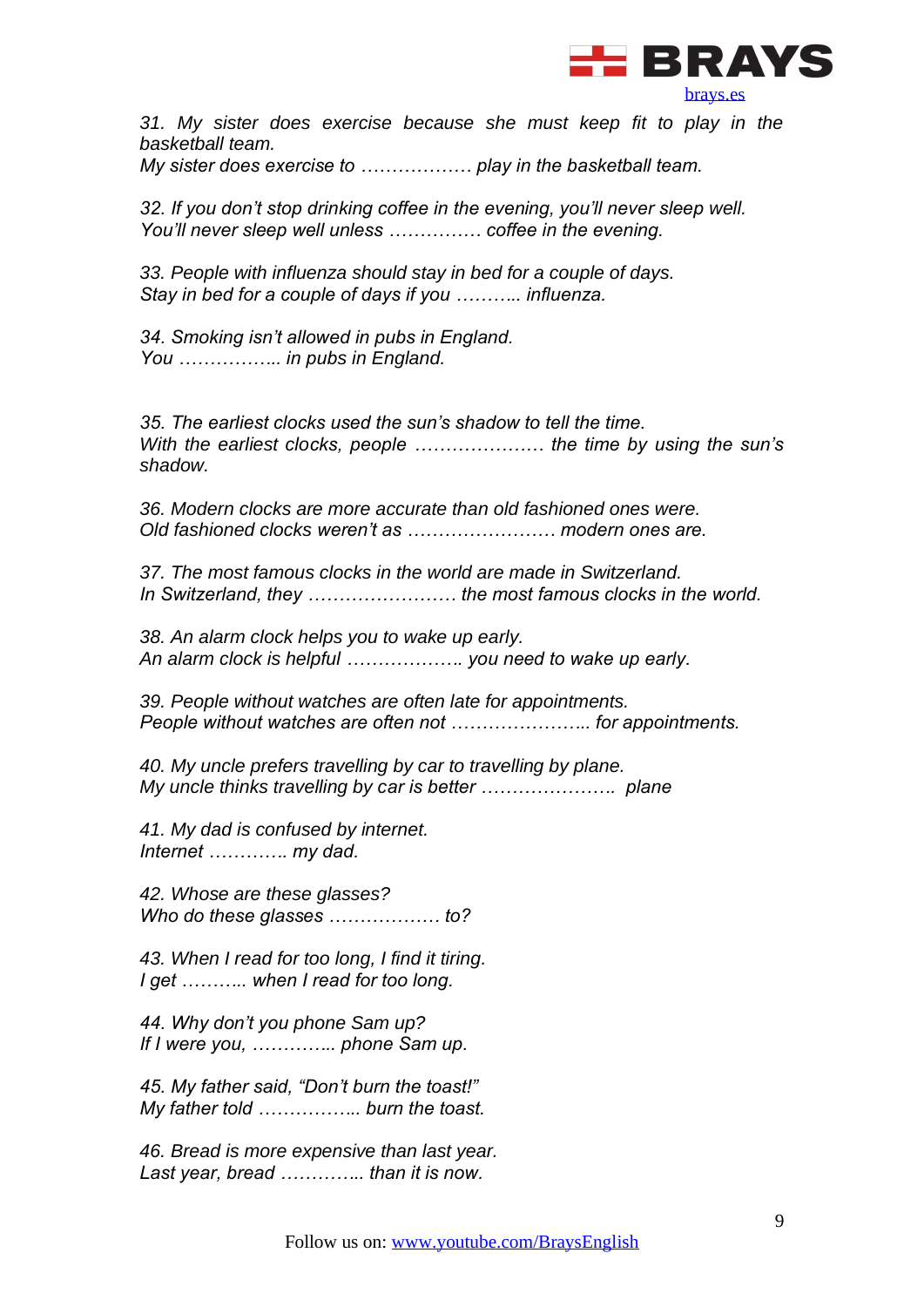

*47. The school phone is often engaged. It is often …………… phone the school.*

*48. Susan said, "Why don't you go to the shop?" Susan said, "How …………………… to the shop?"*

*49. Many shops accept credit cards. In many shops you …………….. credit card.*

*50. You can't smoke in pubs in England. Smoking …………………. in pubs in England.*

*51. My brother has borrowed my bike. I ……… my brother my bike.*

*52. He hasn't seen a play by Shakespeare before. This is ……………….. play by Shakespeare he has seen.*

*53. This play is longer than Shakespeare's other plays. Shakespeare's other plays are not …………… this one.*

*54. How much does the meal cost? What is ………………. the meal?*

*55. I hope my brother returns the bike to me soon. I hope my brother …………………. back my bike soon.*

*56. Last year wasn't as warm as this year. This year is ……………..…. last year was.*

*57. How much is it to go scuba diving? What ………………… to go scuba diving.*

*58. Do you know who this pen belongs to? Do you know ………….. pen this is?*

*59. Sam can swim well. Sam is …………………. swimming.*

*60. Running in boots isn't easy. Heavy boots make it ………………. run.*

*61. A ticket for the football match costs 30 euros. The cost of a ticket for the match ………… 30 euros.*

*62. Entrance for league matches is more expensive than for cup matches. Entrance for cup matches ……………….……… than for league matches.*

*63. You don't have to pay to watch the second team.*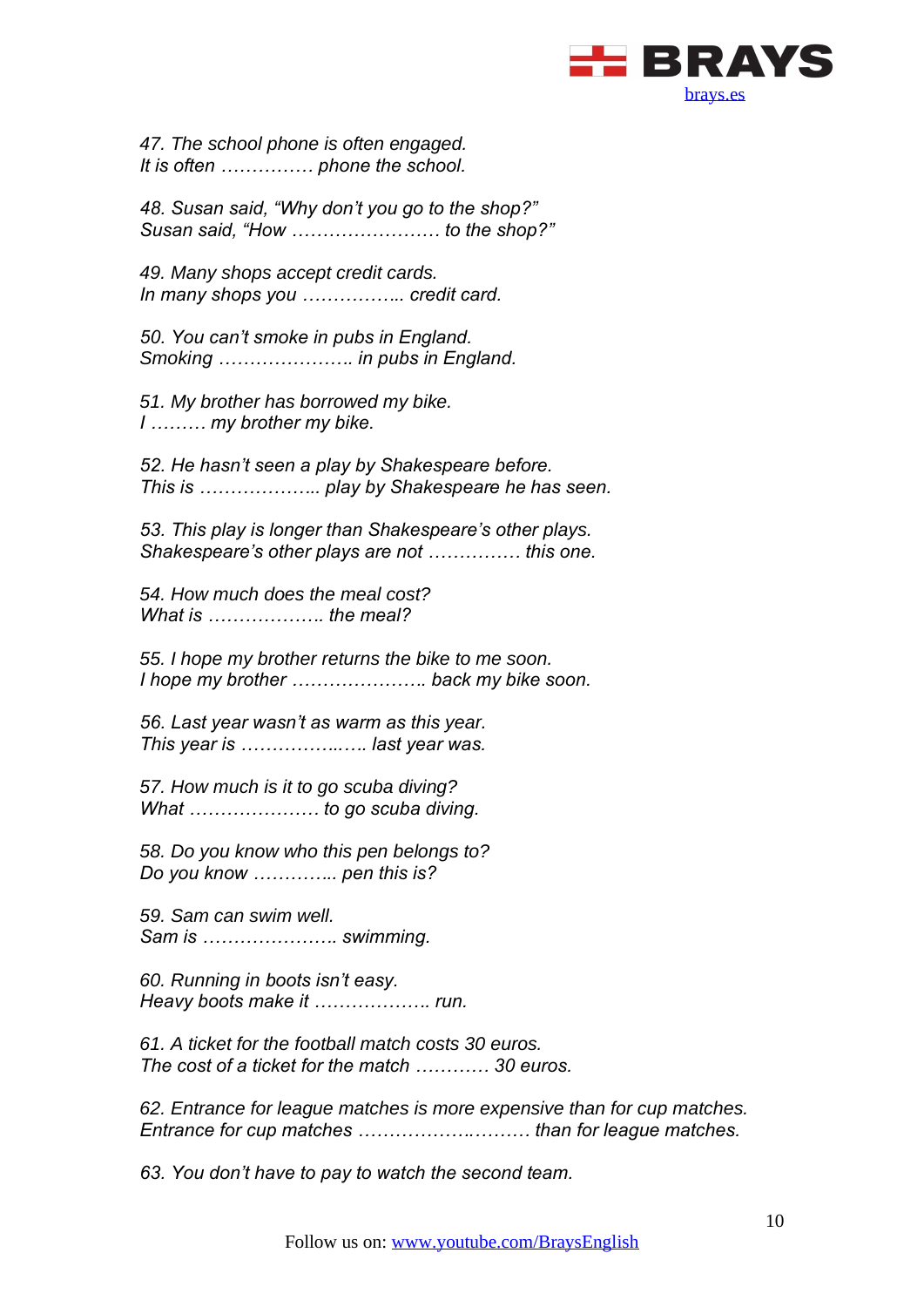

*You can watch the second team ……………… paying.*

*64. There are no foreigners in the team now. The team doesn't ………………………. any more.*

*65. The new bar has been open for a week. The new bar ……………….. last week.*

*66. The criminal escaped in a car. The criminal made …………………. in a car.*

*67. The teacher said she wouldn't punish him this time. The teacher said she would let …………..…. this time.*

*68. I didn't know it was illegal to smoke in the restaurant.. I didn't know it was against ……………. to smoke in a restaurant.*

*69. Not many people in England speak Chinese. Not a ………………….. people in England speak Chinese.*

*70. The bomb exploded late last night. The bomb went ………… late last night.*

*71. There weren't many people watching the film. There were only ………. people watching the film.*

*72. I didn't recognize him until he removed his sunglasses. I didn't recognize him until he ………. off his sunglasses.*

*73. Make sure you have everything before you leave the plane. Make sure you have everything before you …………. off the plane.*

*74. Why didn't you go to school today. You should ………….. to school today.*

*75. It's possible that John remembered to turn off the lights. John might ………………………… to turn off the lights.*

*76. There was a chance we'd win the competition, but we didn't. We could ………………….. the competition, but we didn't.*

*77. I didn't invite Sarah to the party, and now I regret it. I ……………………. Sarah to the party.*

*78. I can't wait for Christmas. I'm really ………………….. Christmas.*

*79. I didn't see the film because my TV was broken. I would ……………….. the film if my TV hadn't been broken.*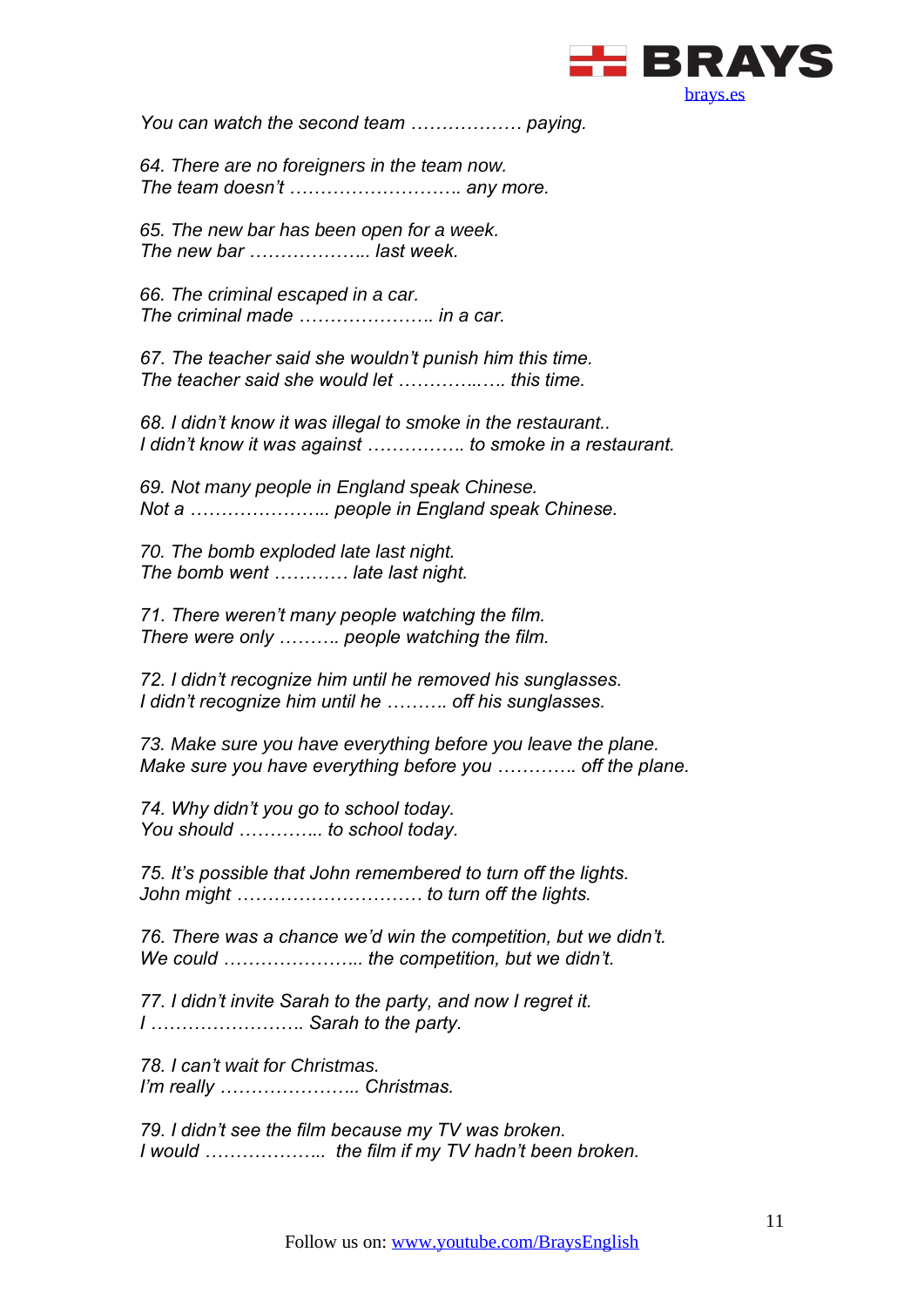

*80. We've got too few people to make a team. We haven't ……………… people to make a team.*

*81. I'll get fat if I carry on eating a lot. I'll get fat ……………… stop eating a lot.*

*82. We'll have a barbecue this weekend, unless the weather's bad. If the weather's bad this weekend, we…………… a barbecue.*

*83. Loud planes annoy many people. Many people ……………….. loud planes.*

*84. They are going to build a new shopping centre here next year. A new shopping centre is going ……………………here next year.*

*85. People send billions of emails every day. Billions of emails ………….. every day.* 

*86. "Can you come tomorrow, Sandra?" Sandra was asked if she …………….. tomorrow.*

*87. "Do you have any questions, Bill?" Bill was asked …………… any questions.*

*88. Where are you living at the moment? Can you tell me where …………………. at the moment.*

*89. Why have you quit your job? Could you explain …………….. quit your job.*

*90. What did you say to the headmaster. I'd like to know ……………… to the headmaster.*

*91. Robert apologised for being late. Robert was ……………….. for being late.*

*92. I didn't like curry at all. I never ……………….. like curry.*

*93. Who broke the window? Who was responsible ………………… the window?*

*94. If you ask me, footballers get too much money. In ……………….. footballers get too much money.*

*95. The programme wasn't interesting so I turned off the TV. I wouldn't have turned off the TV if the programme ……………… interesting.*

*96. We went to class because it was an important lesson. We wouldn't have gone to class if it …………………. an important lesson.*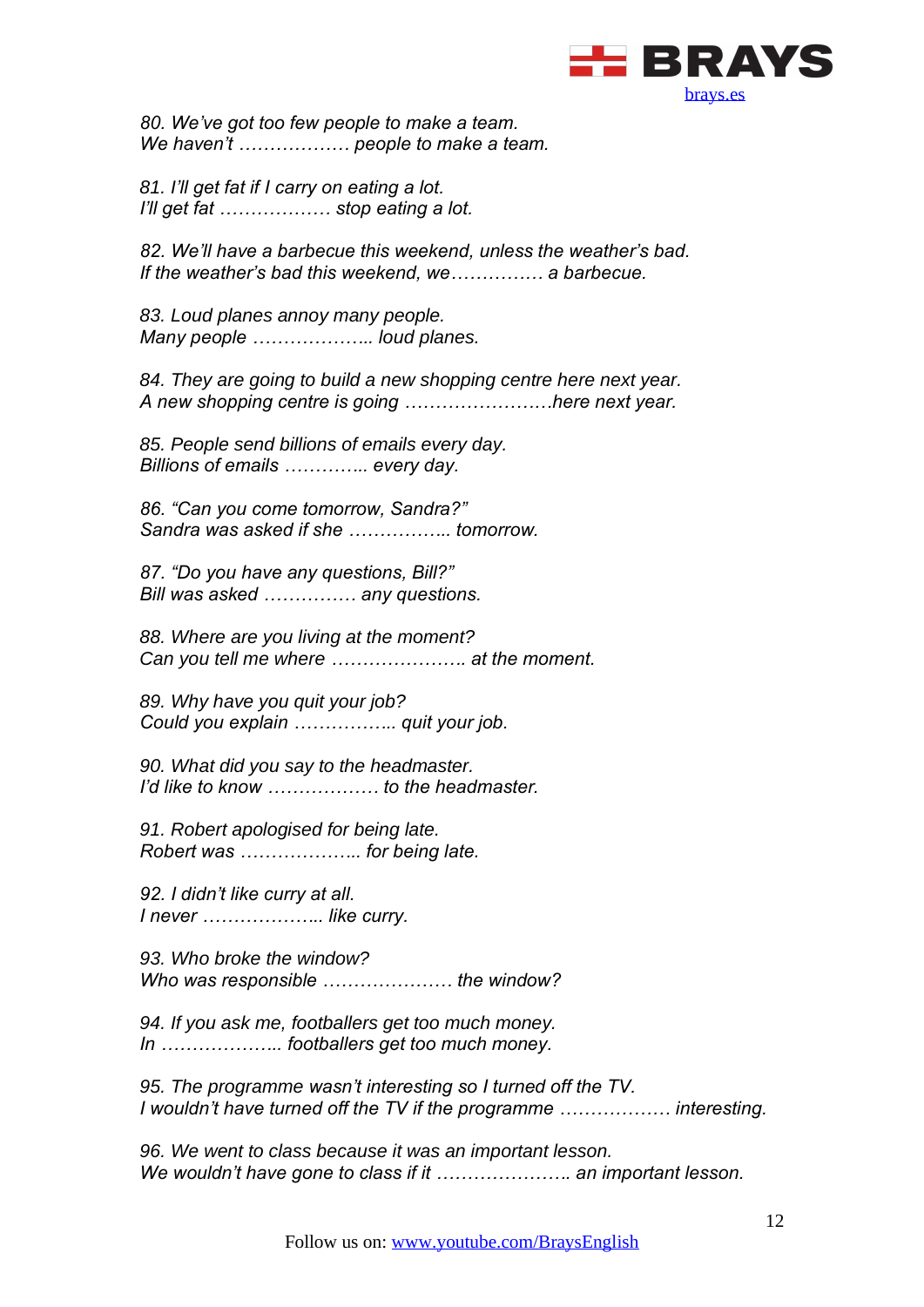

*97. You are too young to have a girlfriend. You are not ………………….. to have a girlfriend.*

*98. That man's dog chased me yesterday. That's the man ……………. chased me yesterday.*

*99. Car fumes pollute our cities. Our cities …………………. car fumes.*

*100. There was too much noise to hear the teacher. There was ……………… noise that I couldn't hear the teacher.*

## <span id="page-12-0"></span>**Writing Part 2**

## **Useful Phrases for all writing types**

#### **Making comparisons**

- *………. more often than ………*
- *………. less often than ……….*
- *………. as often as …………*
- *………. faster than ………..*
- *….…… slower than …….*
- *………. as fast as ………*
- *………. better than …….*
- *………. worse than …….*
- *………. as good as …….*

#### **Saying when something happens**

- *……….. before ……….*
- *……….. after …………*
- *……….. until …………*
- *……….. when ………..*
- *……….. as soon as ……*
- *……….. while …………*
- *……….. during ………..*

Advice:

- 1. Read the instructions carefully and imagine the situation.
- 2. Make sure you write about **all three points** in the instructions.
- 3. Remember to address your message to the person named (eg Dear John, Hi Sam).
- 4. Don't forget to write your name at the end.
- 5. Don't write less than 35 words or more than 45.
- 6. Check what you have written for silly mistakes.

#### **Sample Questions:**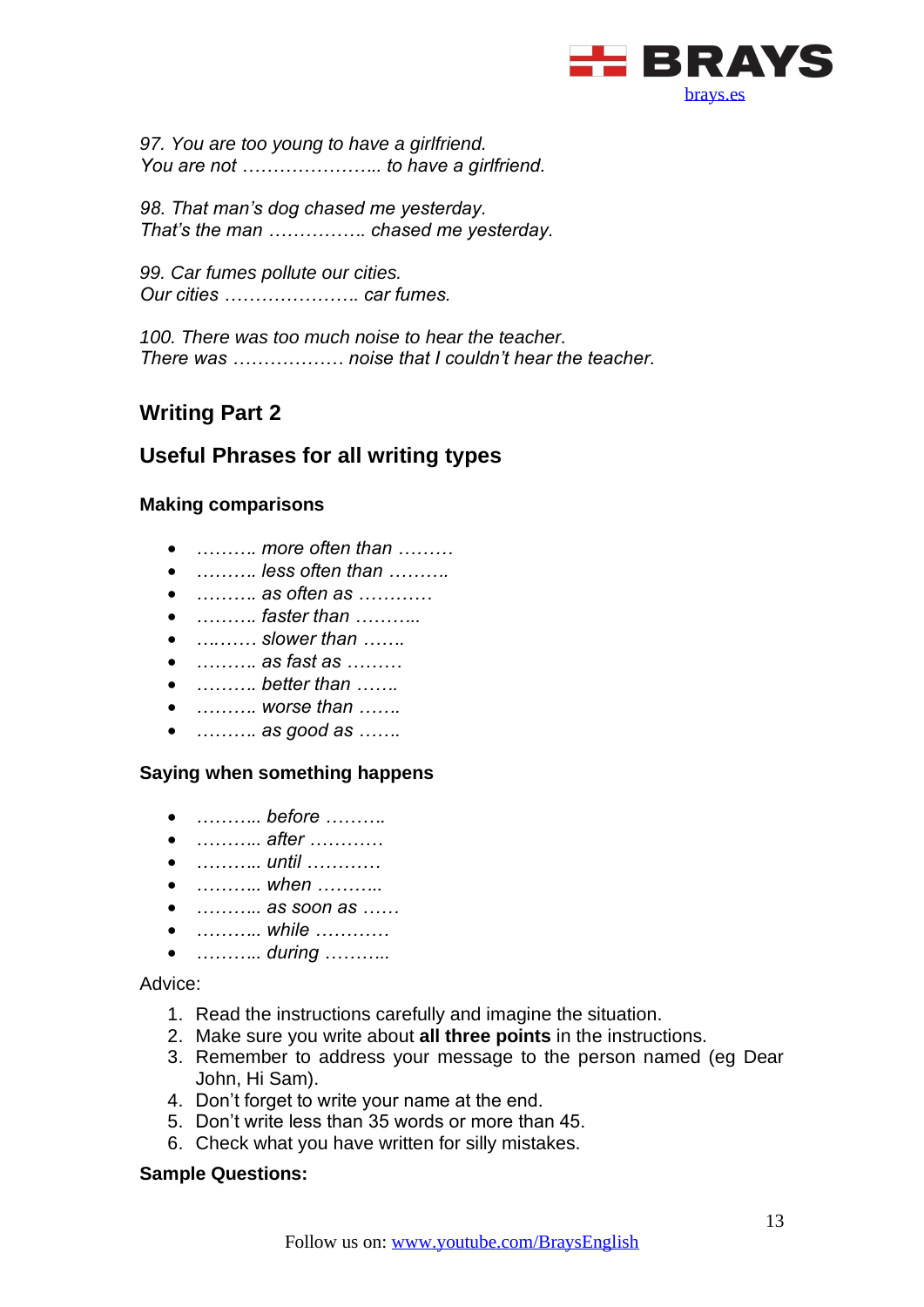

1. You want a classmate to help you to do something. Write a note to him or her. In the note you should:

- Explain what help you want
- Suggest a time when your classmate can help
- Offer to do something for your classmate in return

Write 35-45 words

2. You have an American penfriend called Pat who asks what your bedroom is like . Write an email to Pat. In the email, you should

- Tell her how big your room is
- Say what's in the room
- Explain why you like it

Write 35-45 words

3. You have arranged to meet a Welsh friend at the bus station., but now you can't go. Write an email to Ted, an English friend. In your email you should:

- ask Ted to go in your place
- say why you can't go
- describe your cousin

Write 35-45 words

4. You are going to visit an Irish friend called Pat, who lives in a small village in the countryside. Send Pat an email. In the email you should,

- say how you will travel
- sell her what time you will arrive
- say what you'd like to do during the visit

Write 35-45 words.

5. You and your English friend Chris have decided you want to have a more healthy lifestyle.

Send an email to Pat. In your email, you should:

- tell Chris about your new sleeping habits
- say what type of food you plan to eat in future
- suggest some exercise or sport you can do together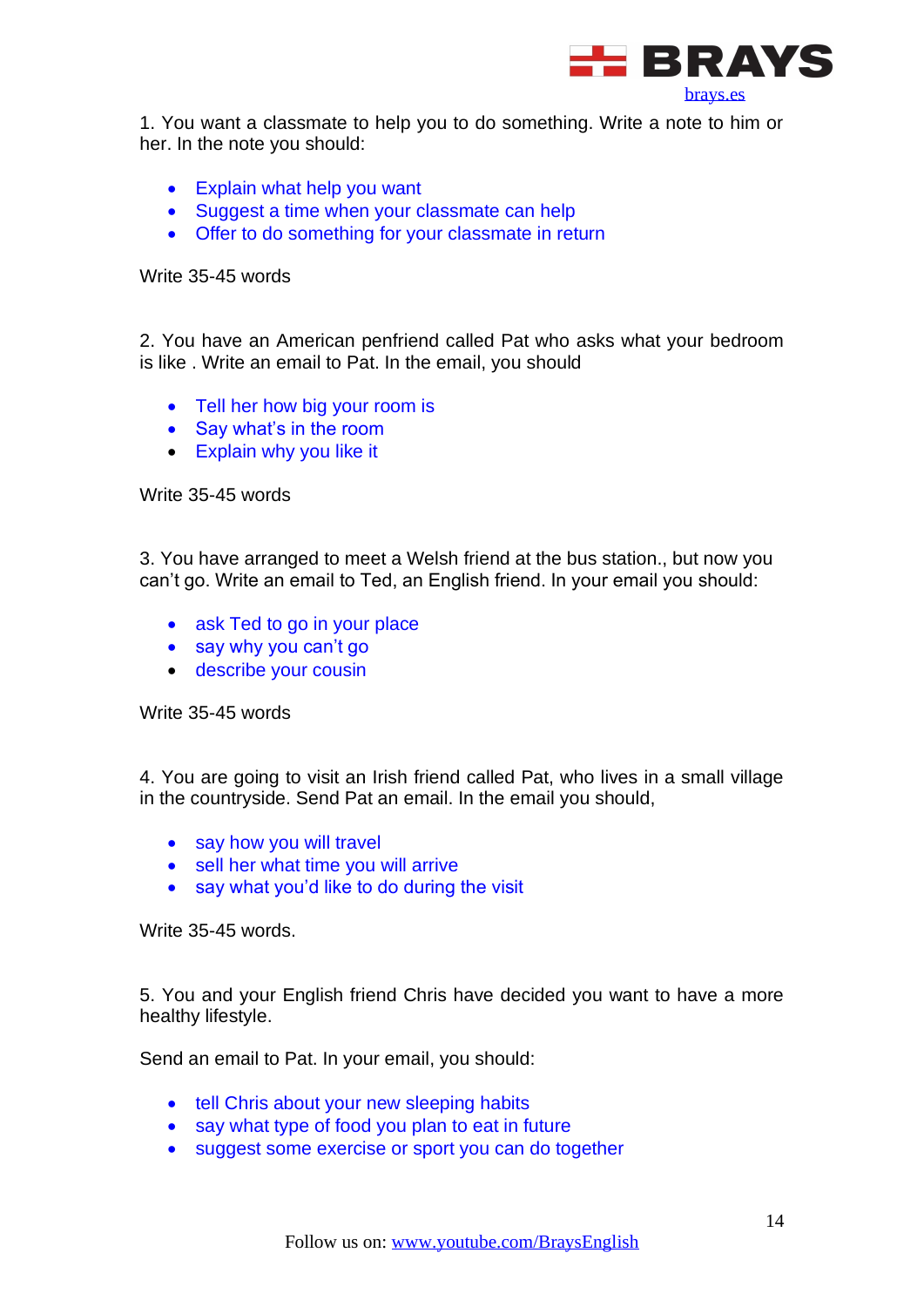

Write 35-45 words

6. You have promised to help your friend Ben to prepare for his birthday party next week, but now you can't go.

Write an email to Ben. In your email you should

- *explain why you can't go*
- *apologise*
- *suggest someone else who can help*

Write 35-45 words.

7. An English family has moved into the house next door. You would like to introduce yourself to them.

Write a note to the family. In your note, you should

- *introduce yourself*
- *tell them something useful about the area*
- *offer to do something for them*

Write 35-45 words.

8. You've just received a present from Tom, an Australian friend.

Write a postcard to Tom. In your postcard you should

- *thank him for the present*
- *tell him why you love it*
- *tell him what you are going to send him in return*

Write 35-45 words.

9. You want to invite Sarah, an English girl who has just come to your school, to go out with you and your friends tonight.

Write a note to leave for Sarah

- *inviting her to go out with you all tonight*
- *saying where you are going*
- *suggesting what she should wear*

Write 35-45 words.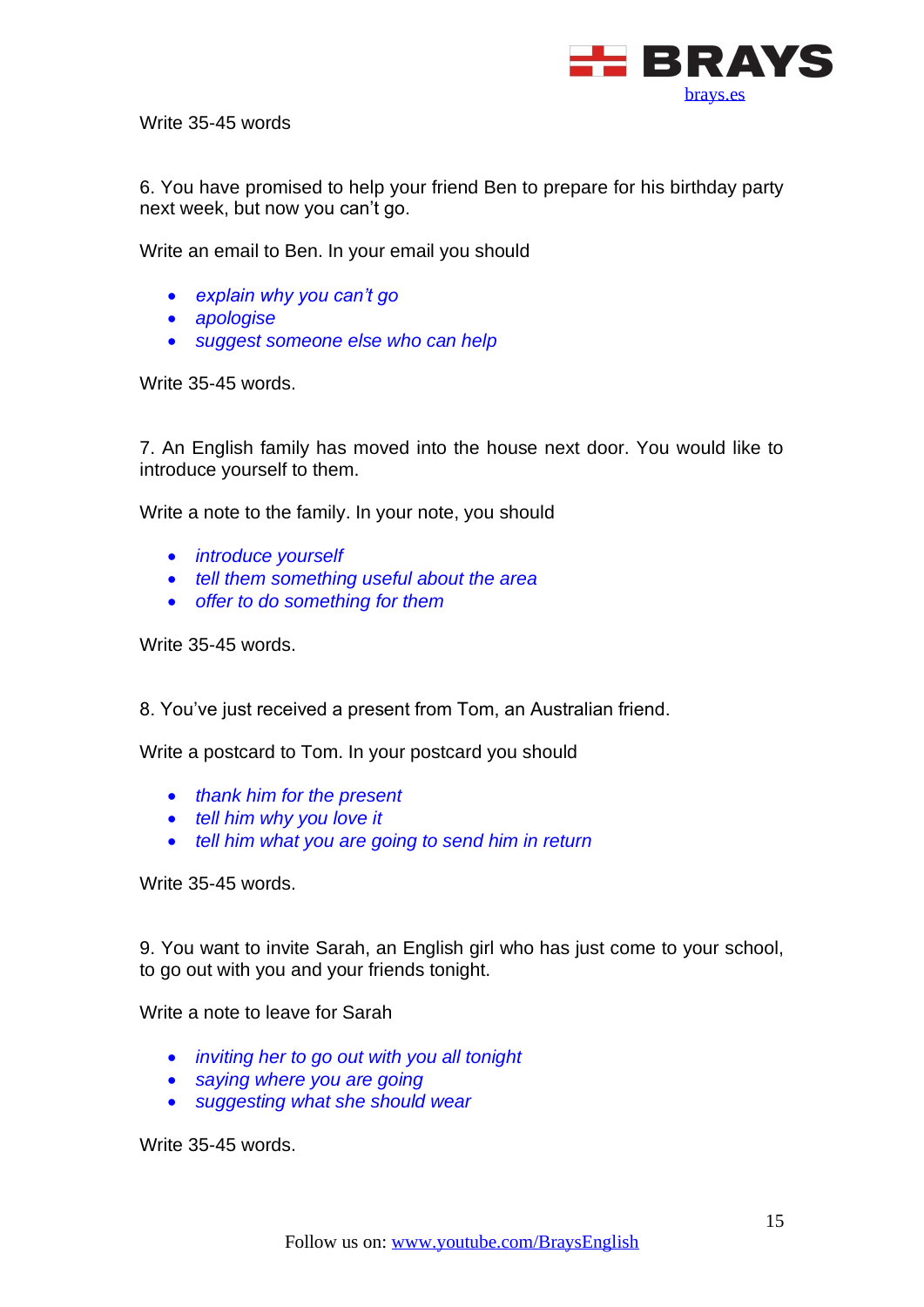

10. You are on holiday at the seaside and are sending a postcard to your Scottish friend, Maggie.

In your postcard to Maggie you should

- *explain when your holiday started*
- *tell Maggie where you are staying*
- *say what you like most about the holiday*

Write 35-45 words.

## <span id="page-15-0"></span>**Writing Part 3**

#### **4 essentials for good answers**

- 1. Answer the question
- 2. Plan
- 3. Use paragraphs
- 4. Revise your work

Make sure you answer the question exactly *and no more*.

It is essential to plan your writing. This should take at least 10 minutes to plan for each question.

In a relatively short piece of writing you will need 4 or 5 paragraphs. The first paragraph will be your introduction. Paragraphs 2, 3 and perhaps 4, will contain the body of your answer, and the last paragraph your concluding comments.

Allow at least 5 minutes for each question to check your answer. Look out for silly mistakes with tenses, word order, spellings etc.

#### **Advice**

- read instructions carefully
- choose the one you like best

If you choose **letter** 

- plan your letter
- write about the topic and nothing else
- answer all the questions asked by your friend

If you choose **story**

- use title or first sentence to guide you
- ask yourself questions *Who…? Where…? When…? Why…?How did I/he/they feel? What happened in the end?*
- plan your story before you write

#### **Always**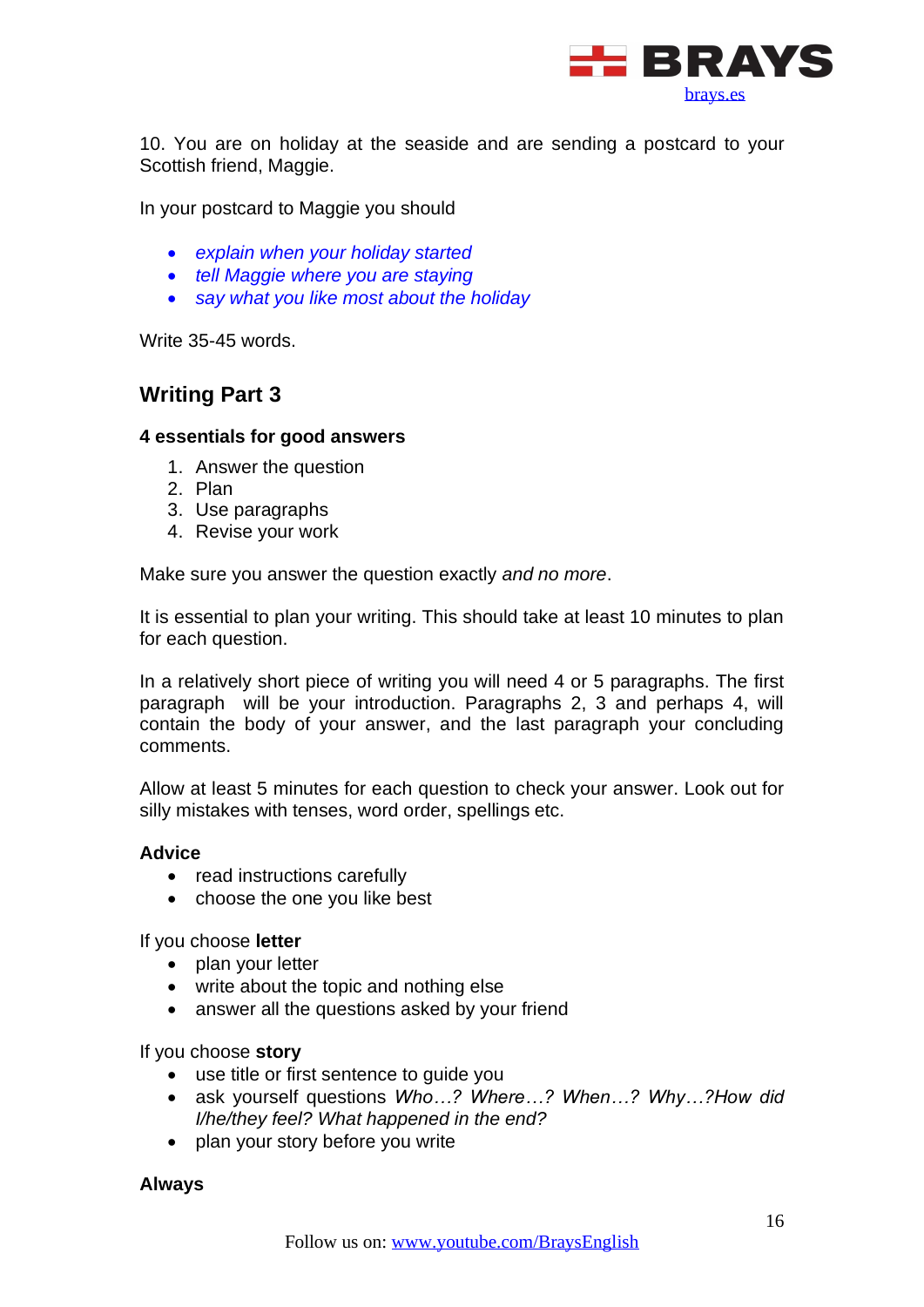

- plan
- use separate paragraphs
- read through to correct grammar or spelling mistakes
- write 100 words, or nearly 100, but not many more

#### <span id="page-16-0"></span>**Writing letters**

#### **Useful phrases for letters**

#### **Informal Letters - Greetings:**

- *Dear Jim*
- *Hello Jim*
- *Hi Jim*

#### **Introductory sentences for letters:**

- *How's it going?*
- *How are you?*
- *How are things with you?*
- *How are things?*
- *Thank you for your letter*
- *It was good to receive your letter*

#### **An informal letter referring to good news:**

- *Glad to hear about*
- *I'm really glad to hear about*
- *I'm very happy to hear about*
- *I was very happy to read about*
- *Great news about your*

#### **An informal letter referring to bad news:**

- *I'm sorry to hear about*
- *I'm very sorry to hear about*
- *Sorry to read about*

#### **Goodbye sentences for letters:**

- *Well, time to go*
- *Well, it's time to go*
- *Well, got to go*
- *Write soon*
- *Make sure you write soon*
- *Love*
- *Lots of love*
- *All my love*
- *Will write again soon*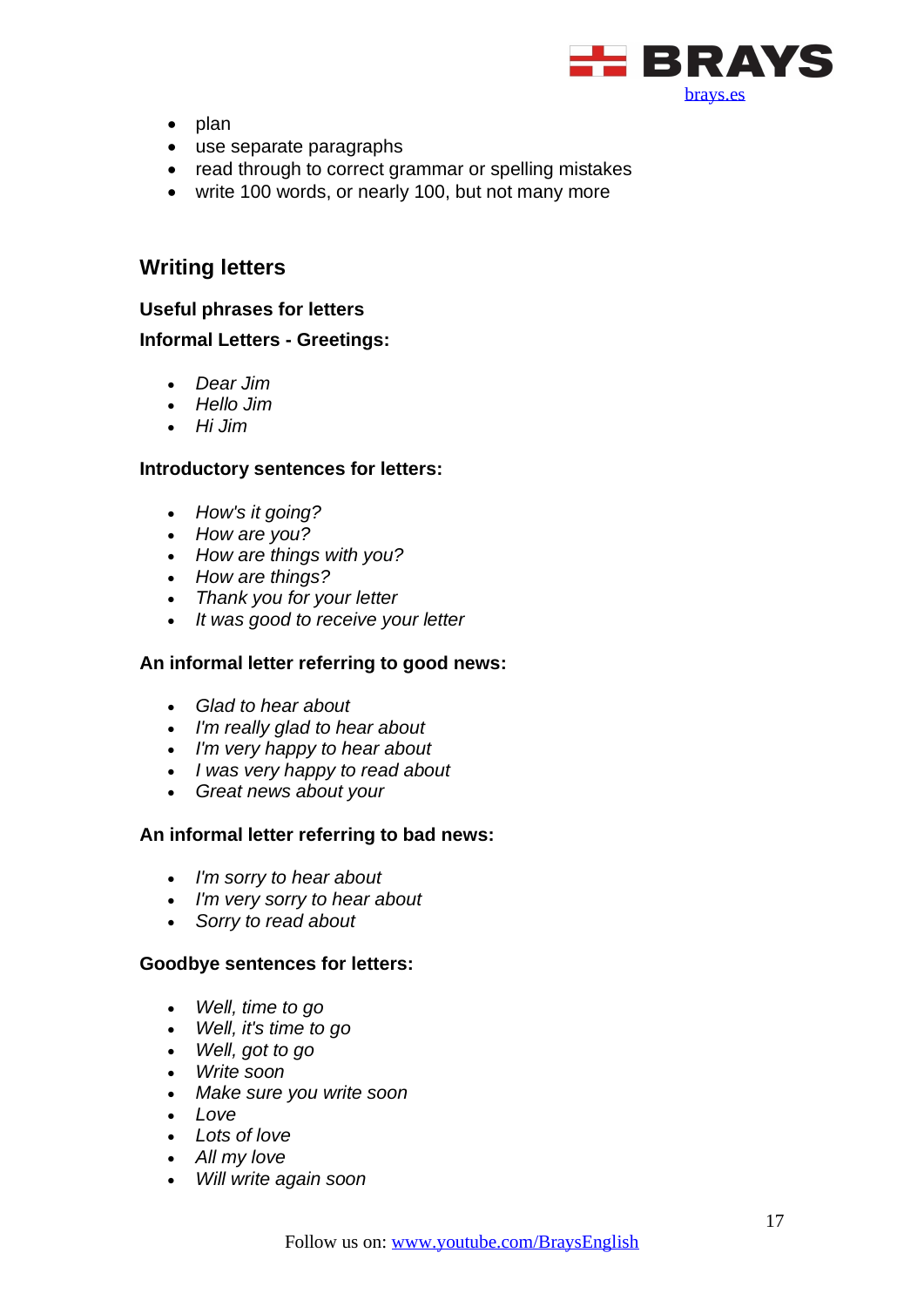

#### **Sample Questions – writing letters**

1. You have joined a social site on the internet. Write a description of yourself to put on your page.

Remember to include:

- your personal details, for example, name and age
- what you do or study
- things you like doing

You can write **up to 100 words.**

2. You receive a letter from your penfriend, Susan. Part of it says:

Tell me all about the job you did during the school holidays.

Tell her about the following:

- where the job was
- what kind of work you did
- your workmates
- what you thought of it
- something unexpected that happened
- what you did

Write your **letter** in **up to 100 words.**

3. This is part of a letter you receive from an English penfriend.

*I wanted to buy some shoes this afternoon but I had to go shopping for food in the supermarket instead, which I detest. Do you like shopping? Are there any good shops near you?*

Write **a letter** answering your penfriend's questions. Write **up to 100 words.**

4. You receive a letter from a Scottish friend. Part of it says,

*At my school we have to wear a uniform. I hate wearing it. Tell me about the clothes you like and don't like wearing. What do you wear when you go out with friends at night?*

Write a **letter** to your penfriend in reply. Write **about 100 words.**

5. You receive a letter from your English penfriend, part of which says: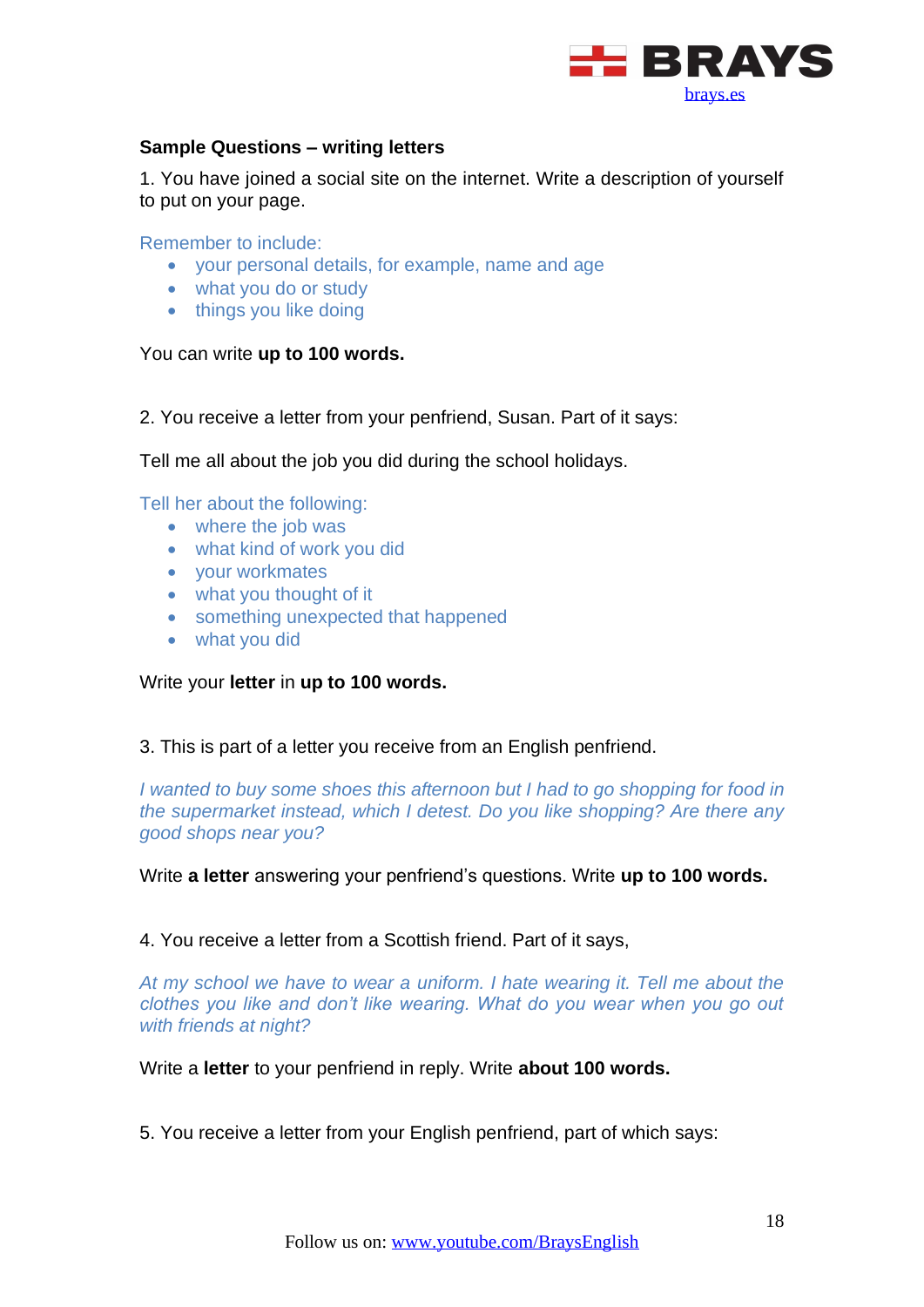

*I went riding my horse yesterday and then watched a fabulous documentary about eagles. I love all animals! How about you? Have you got a pet?*

**Write a letter in about 100 words** answering your penfriend's questions.

6. This is part of a letter you receive from an English friend.

*I am ill in hospital. I feel awful and I'm really bored because I'm in bed all day. What can I do to make myself feel more cheerful? Tell me about that time that you were in hospital.* 

**Write your letter in about 100 words.**

7. This is part of a letter you receive from an Welsh penfriend.

*I'm coming to your area next month. Where can I go? I'm interested in sport, beautiful countryside and anything else you recommend.*

**Write a letter in about 100 words** telling your penfriend about places to visit.

8. This is part of a letter you receive from an American penfriend Laura. She is coming on an exchange visit to your school

*Can you tell me what a typical day will be like. What things will I like best about your school? Are there any things I won't like?*

**Write a letter in about 100 words** telling answering your friend's questions.

9. An English friend, Jack, is coming to stay in your town for a month. This is part of a letter he sends to you.

*I'm interested in all sorts of sports. Will I be able to join any clubs when I come? What sports are you interested in? Are there any famous sportsmen in your area?*

**Write a letter in about 100 words** telling answering your friend's questions.

10. An English friend, Dawn , is coming on a shopping trip to your town. This is part of a letter she sends you.

*Which are the best shops to go for clothes? Are there any really unusual shops and what do they sell? I want to buy presents for my parents. Can you suggest anything? Not too expensive of course.* 

**Write a letter in about 100 words** telling answering Dawn's questions.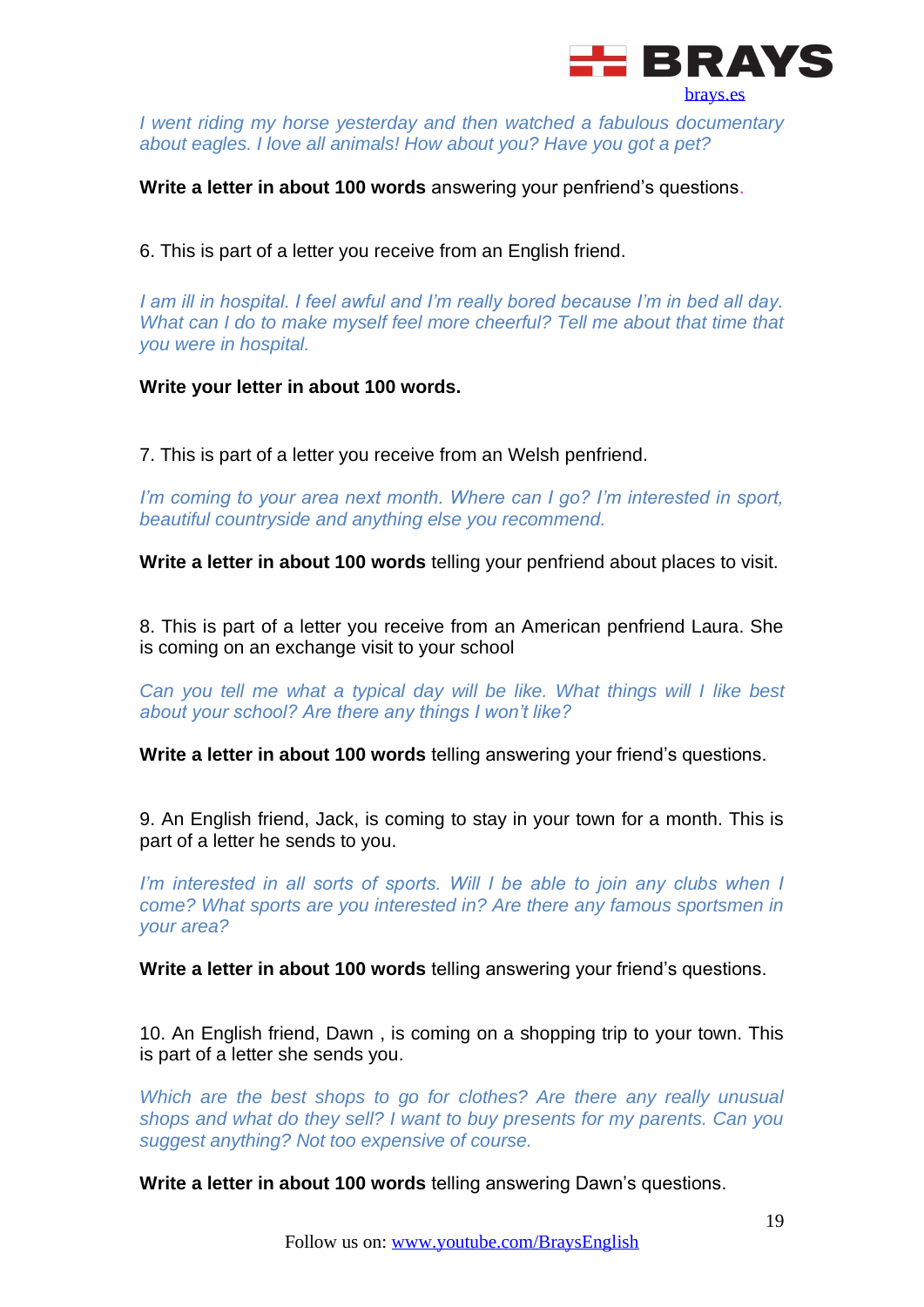

## <span id="page-19-0"></span>**Writing stories**

#### **Useful phrases**

**Time phrases:**

- *It all began*
- *Shortly afterwards*
- *Meanwhile*
- *Not long afterwards*
- *Some time later*
- *Later that day*
- *A little later*
- *Finally*
- *In the end*
- *Eventually*

#### **Phrases for dramatic effect:**

- *Suddenly*
- *All of a sudden*
- *Without warning*
- *Just at that moment*
- *Quite unexpectedly*

#### **Direct speech:**

- *"…..", said Fred*
- *"…..", shouted Fred*
- *"…..", screamed Fred*
- *"…..", whispered Fred*
- *"…..", announced Fred.*
- *"…..", thought Fred*
- *"…..", cried Fred*
- *"…..", promised Fred*

#### **Concluding stories:**

- *When it was all over*
- *In the end*
- *After everything that had happened*

## **Sample Questions – writing stories**

1. Your English teacher has asked you to write a story with the title:

#### *A day in the city.*

Write your story in about 100 words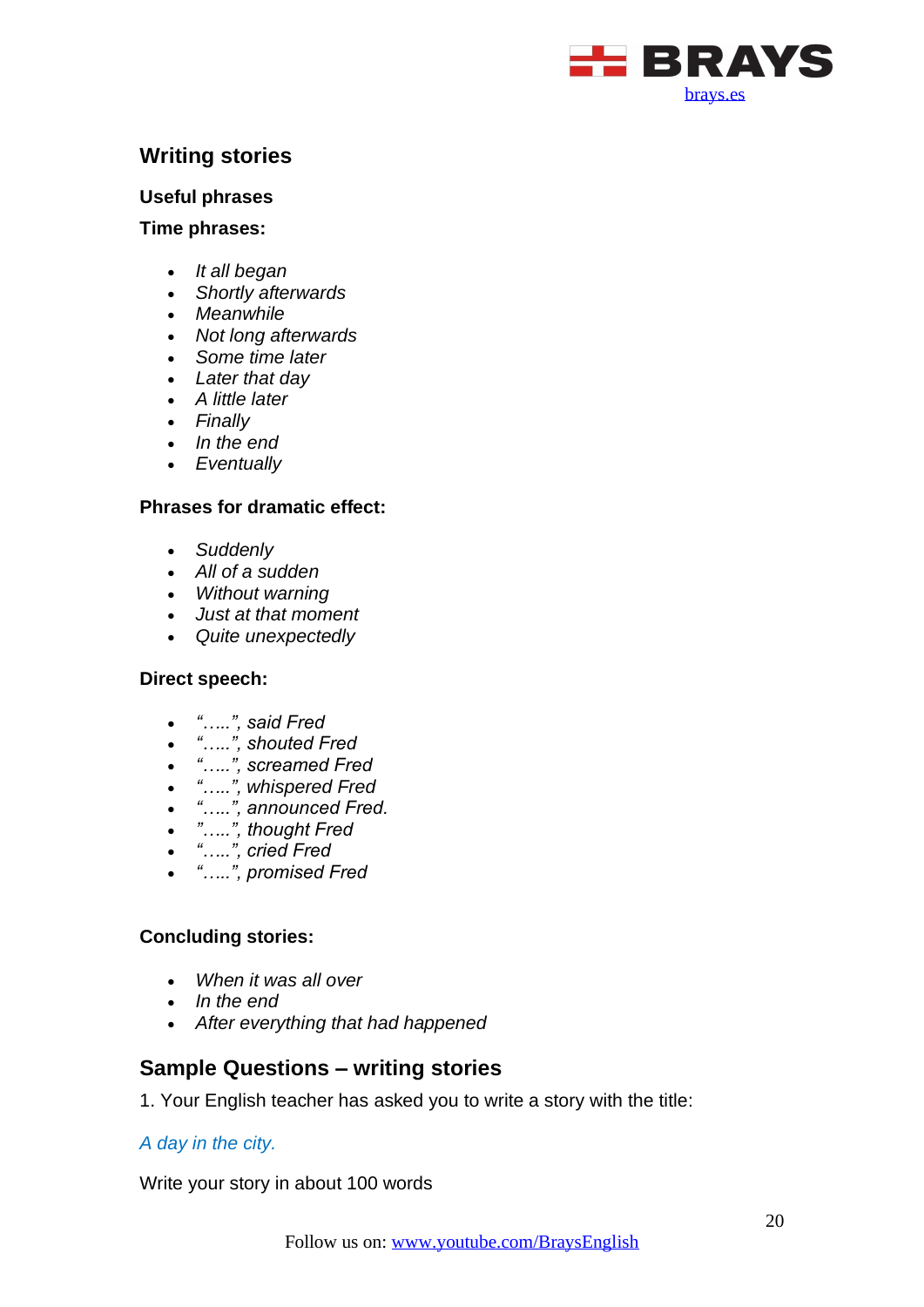

2. Your teacher has asked you to write a story beginning with this sentence.

*When the taxi arrived Susan was ready, dressed in her very best clothes.*

Write your story in about 100 words.

3. Your teacher has asked you to write a story beginning with this sentence.

*It was 5 in the morning and there was a knock at the door.*

Write your story in about 100 words.

4. Your teacher has asked you to write a story ending with this sentence.

*I woke up and realised it had all been a bad dream.*

Write your story in about 100 words.

5. Your teacher has asked you to write a story entitled.

#### *A frightening film*

Write your story in about 100 words.

6. Your teacher has asked you to write a story beginning with this sentence.

*John didn't know where he would get the money he needed.*

Write your story in about 100 words.

7. Your teacher has asked you to write a story with the title.

*A fabulous experience*

Write your story in about 100 words.

8. Your teacher has asked you to write a story with the title.

*A terrible day*

Write your story in about 100 words.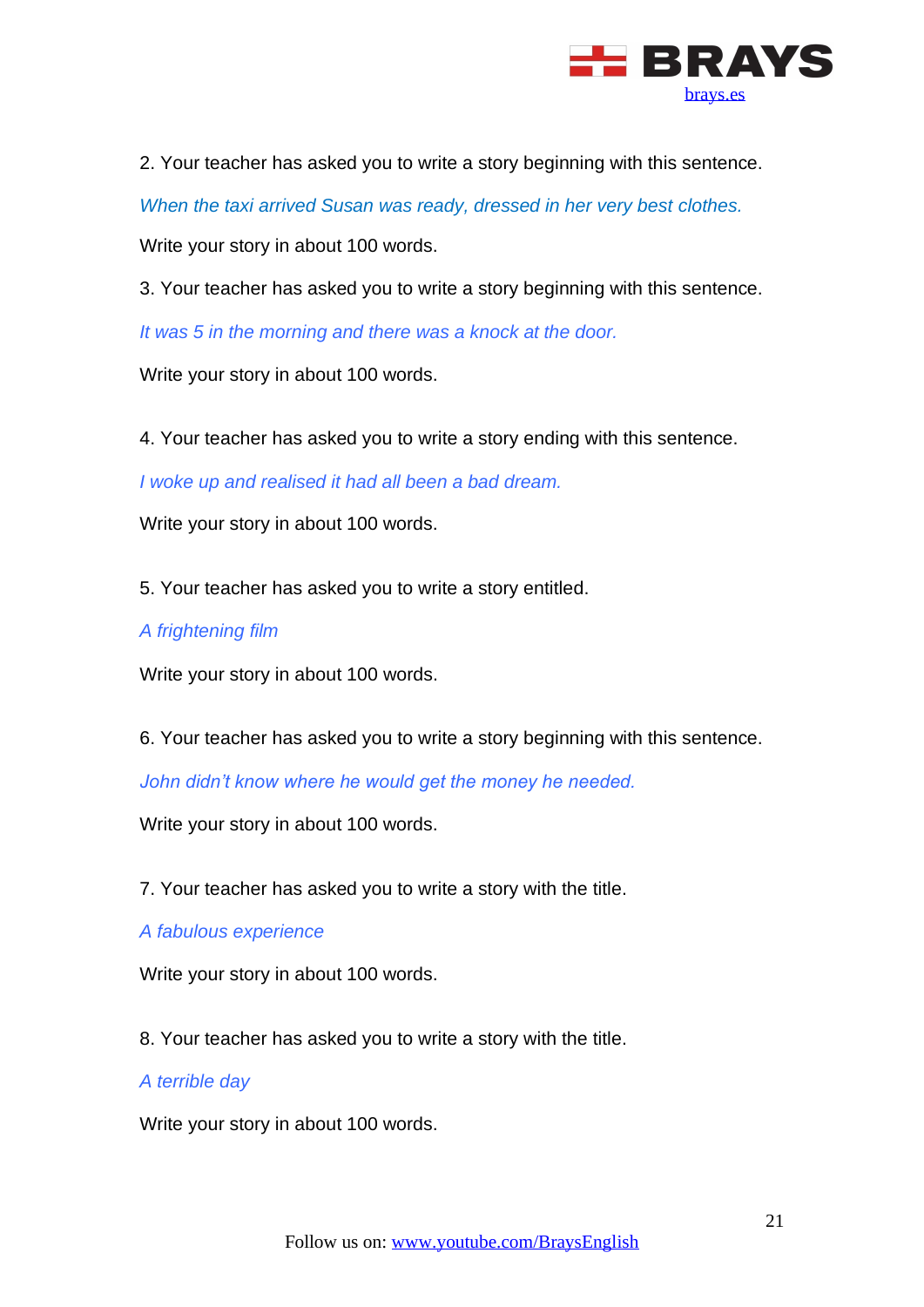

9. Your teacher has asked you to write a story beginning with this sentence.

*The train left the station at midnight.*

Write your story in about 100 words.

10. Your teacher has asked you to write a story ending with this sentence.

*I shall never make the same mistake again.*

Write your story in about 100 words.

## <span id="page-21-0"></span>**Writing Parts 1, 2 and 3**

Further practice for all parts of the writing paper [can be accessed here.](http://www.englishaula.com/en/pet-exam-writing-cambridge-preliminary-english-test-video-lessons-practice-tests-exercises.php)

## <span id="page-21-1"></span>**A complete reading and writing exam paper**

For all parts of the Reading and Writing paper can be [accessed here.](http://www.consolacioncaravaca.es/ProgramaBeda/data/docs/PET/PET_READWRITE.pdf) Unfortunately there are no answers. Teachers can use it in class, perhaps as an exam.

## <span id="page-21-2"></span>**Computer based tests from Cambridge English ....**

<span id="page-21-3"></span>.... [can be accessed here.](http://www.cambridgeenglish.org/exams/preliminary/preparation/)

## **5.Finally**

We at Brays hope that the information you have read helps you pass the PET for Schools Reading and Writing exam .

The fact that you have read this far should prove useful. But, obviously, the more you read and write, the easier it will be, especially if you have a good teacher to guide you.

To get the best from what you have read you need now to go to the next important stage:

- Select a question!
- Answer it
- Ask a tutor to guide you through the correction
- Repeat the process
- Repeat again and again

The more practice and guidance you have, the better you will become.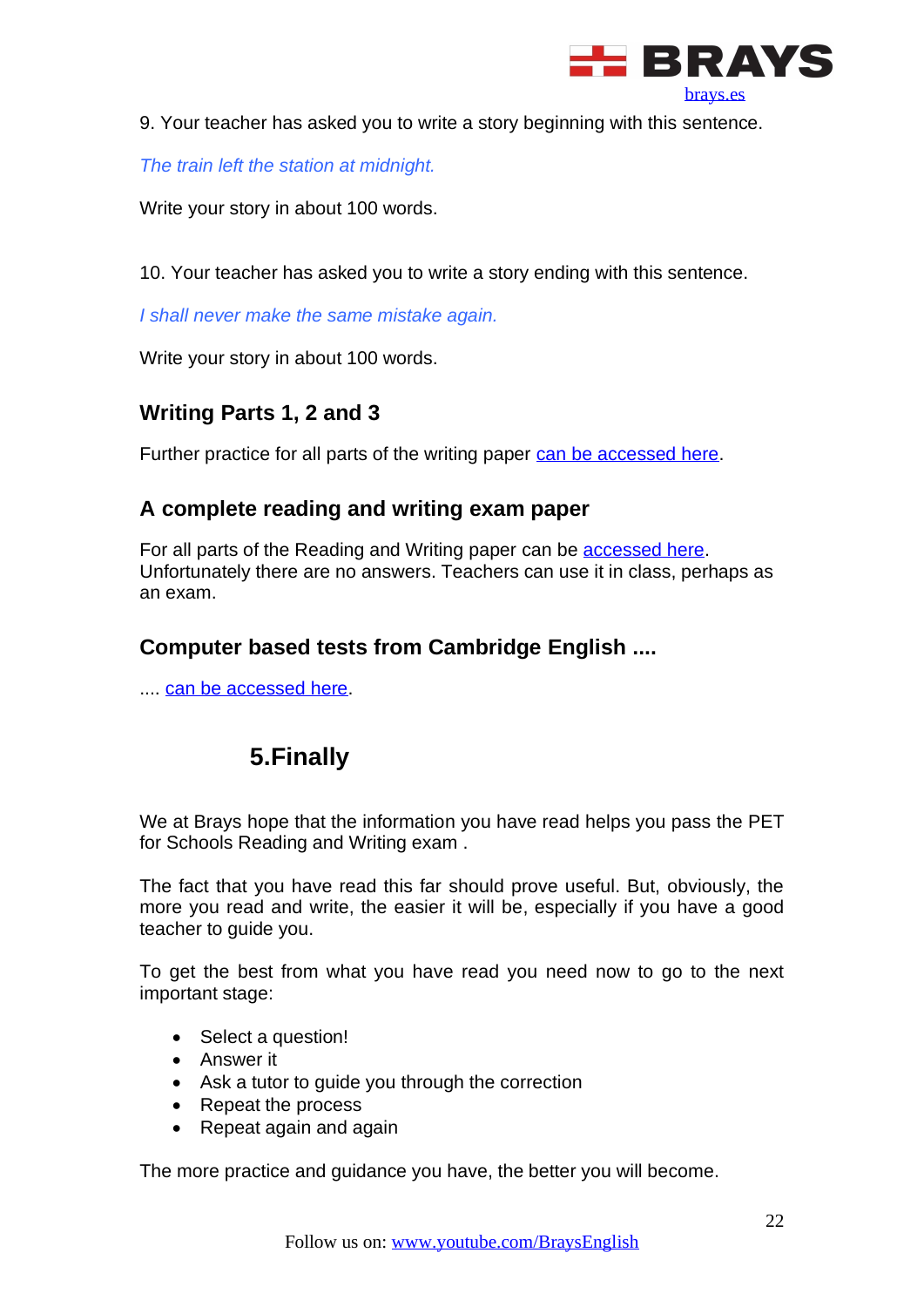

If you don't have someone with a sufficiently high level to guide you then [contact us here.](http://brays.es/contacto) If you live in Santander or Getafe we have small classes specialising in correction of writings and spoken English (with free online courses for FCE or FCE for Schools covering all the skills) plus completely free usage of an online Reading Lab for natives for all levels from 5 years of age to university.

#### **Online tutoring**



If you unable to attend one of our academies **Sarah Bray** provides very thorough online tutorials, with a free online course, via Skype. Sarah is a Management graduate from Warwick University with a Masters from Cranfield. She also has an 'A' grade Cambridge CELTA certificate and is a very highly rated expert in the English teaching field. [This link](https://www.linkedin.com/in/sarahbrayesl/en) will take you to her Linked In profile. She can be contacted by phone on (00 34) 916 823977.

#### **Online Course**

If you intend taking the FCE exam you can find an excellent online course, with 100-150 hours of practice covering all sections of the exam, and including over 50 exam papers, [on this page.](https://brays.es/online/descripcion/) This course is completely free for students of Brays.

The Spanish version of the page [can be accessed here.](https://brays.es/online/descripcion/)

Every success with your exams, and in life.

Enjoy your English,

Alan Bray

July, 2016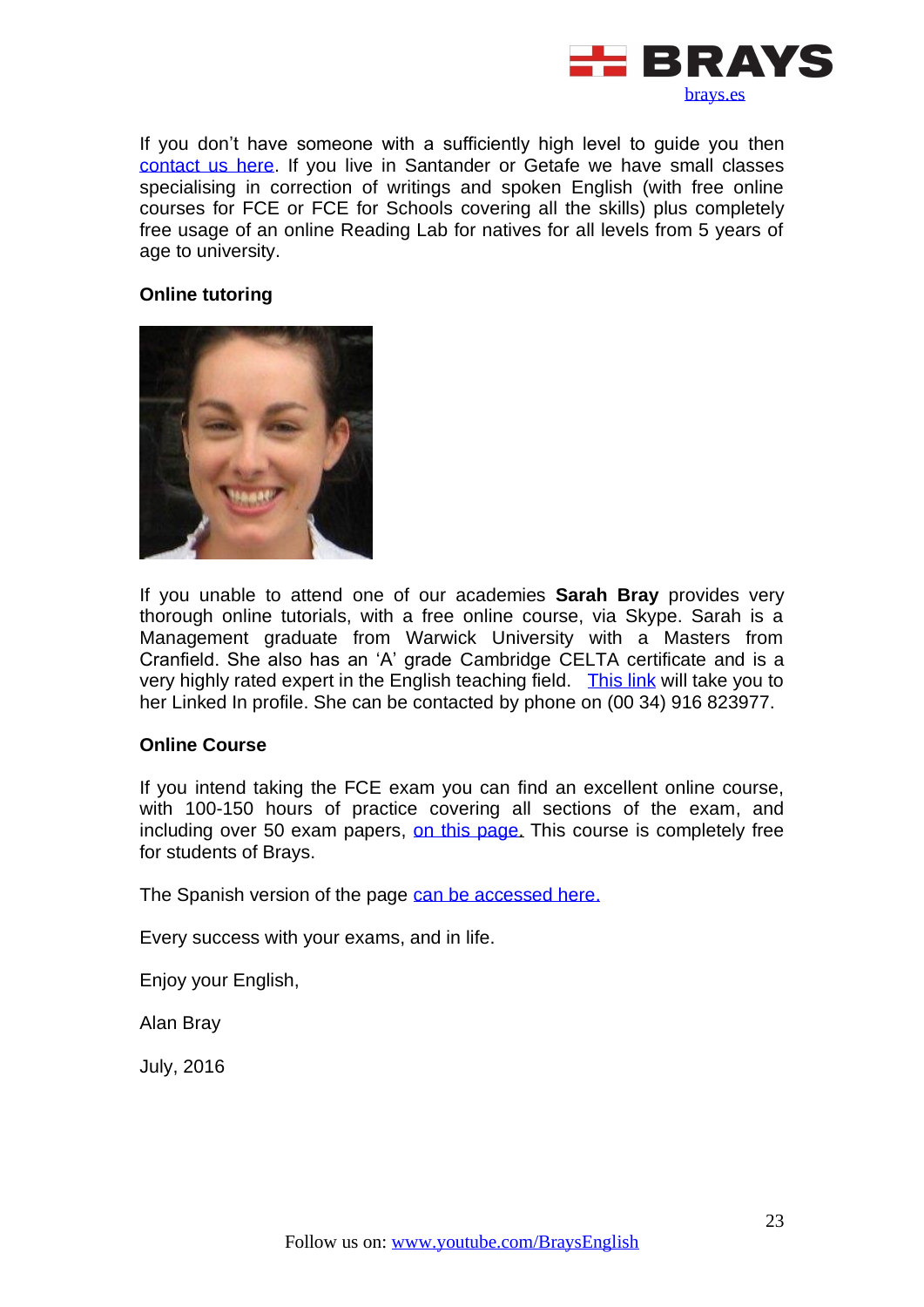

## <span id="page-23-0"></span>**Answers – Reading Part 1 (changing sentences)**

- *1. Are you a good basketball player?*
- *2. Are you interested in art?*
- *3. How old are you?*
- *4. Which school subject do you like best?*
- *5. How do you spell that?*
- *6. Each lesson is forty minutes long.*
- *7. How much does this book, cost, please?*
- *8. Spain is a wonderful country in my opinion.*
- *9. I agree with you about the weather.*
- *10. Mobile phones are very useful in my opinion.*
- *11. How about talking about the price first?*
- *12. Bill isn't strong enough to carry the box.*
- *13. In our school, not many students have curly hair.*
- *14. My sister likes milk chocolate better than dark chocolate.*
- *15. In our house, my father usually prepares dinner.*
- *16. My father told us to come home at 10.*
- *17. In the restaurant, Susan said, 'Can I have paella, please?'*
- *18..Mary said, 'Let's order a pizza.'*
- *19. Britain is a small island, so nowhere is far from the sea.*
- *20. Take water with you, if you're going for a long run.*
- *21. You won't find Zimbabwe unless you look at a map of Africa.*
- *22. I have been a policeman for five years.*
- *23. I have been in Spain since 2005.*
- *24. My mother said, 'Would you like an ice-cream?'*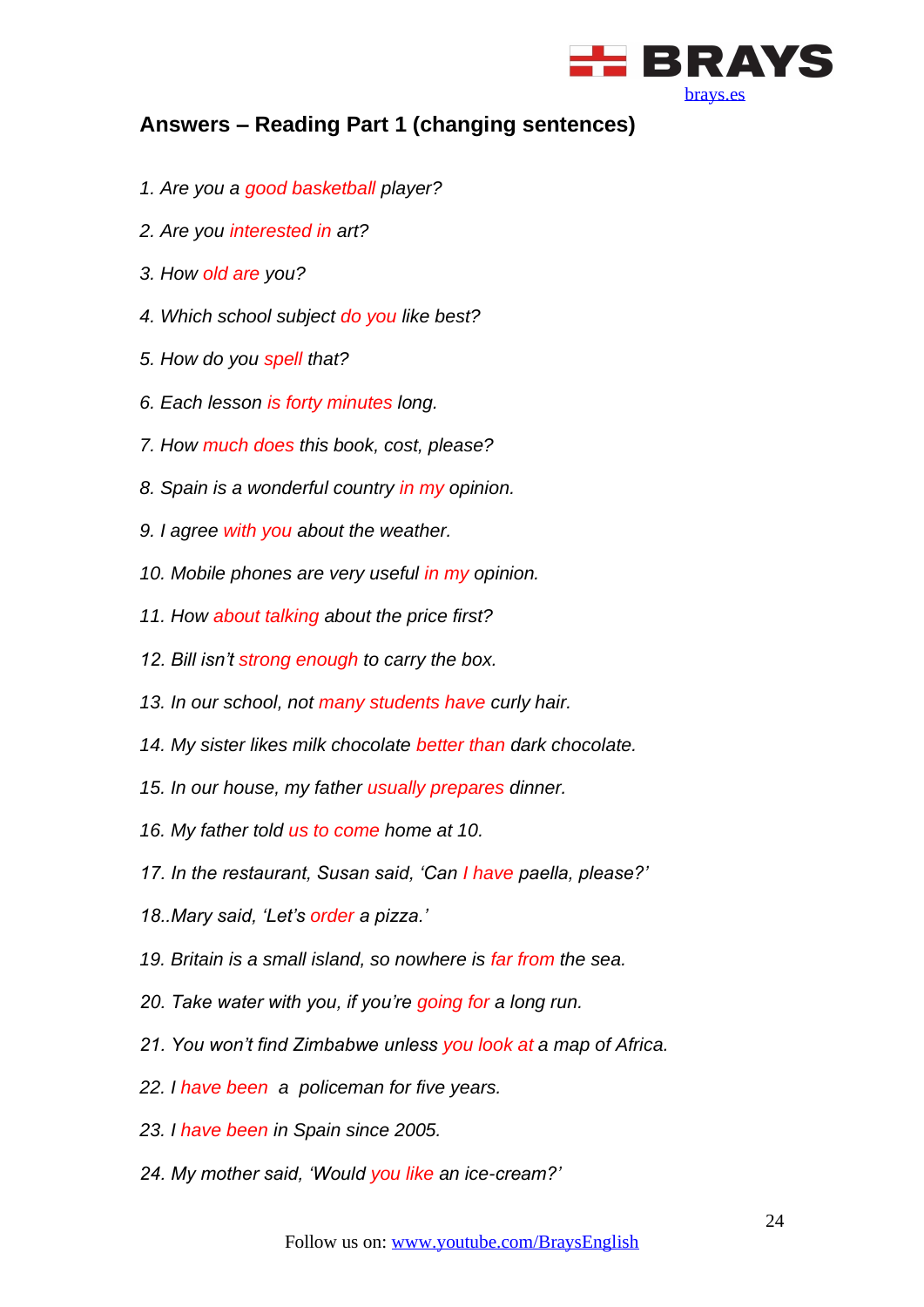

- *25. Yesterday my photo was taken by a photographer.*
- *26. My bother's book isn't as heavy as mine.*
- *27. At first, understanding the rules will be difficult for you.*
- *28. I can't look for a job until I find accommodation.*
- *29. My sister and I have promised to write home.*
- *30. Last night I took a tablet, because my tooth was aching.*
- *31. My sister does exercise to keep fit to play in the basketball team.*
- *32. You'll never sleep well unless you stop drinking coffee in the evening.*
- *33. Stay in bed for a couple of days if you have (got) influenza.*
- *34. You can't smoke in pubs in England.*

*35. With the earliest clocks, people used to tell the time by using the sun's shadow.*

- *36. Old fashioned clocks weren't as accurate as modern ones are.*
- *37. In Switzerland, they make the most famous clocks in the world.*
- *38. An alarm clock is helpful if (when) you need to wake up early.*
- *39. People without watches are often not in (on) time for appointments.*
- *40. My uncle thinks travelling by car is better than travelling by plane*
- *41. Internet confuses my dad.*
- *42. Who do these glasses belong to?*
- *43. I get tired when I read for too long.*
- *44. If I were you, I would (I'd) phone Sam up.*
- *45. My father told me not to burn the toast.*
- *46. Last year, bread was cheaper than it is now.*
- *47. It is often impossible to phone the school.*
- *48. Susan said, "How about you going to the shop?"*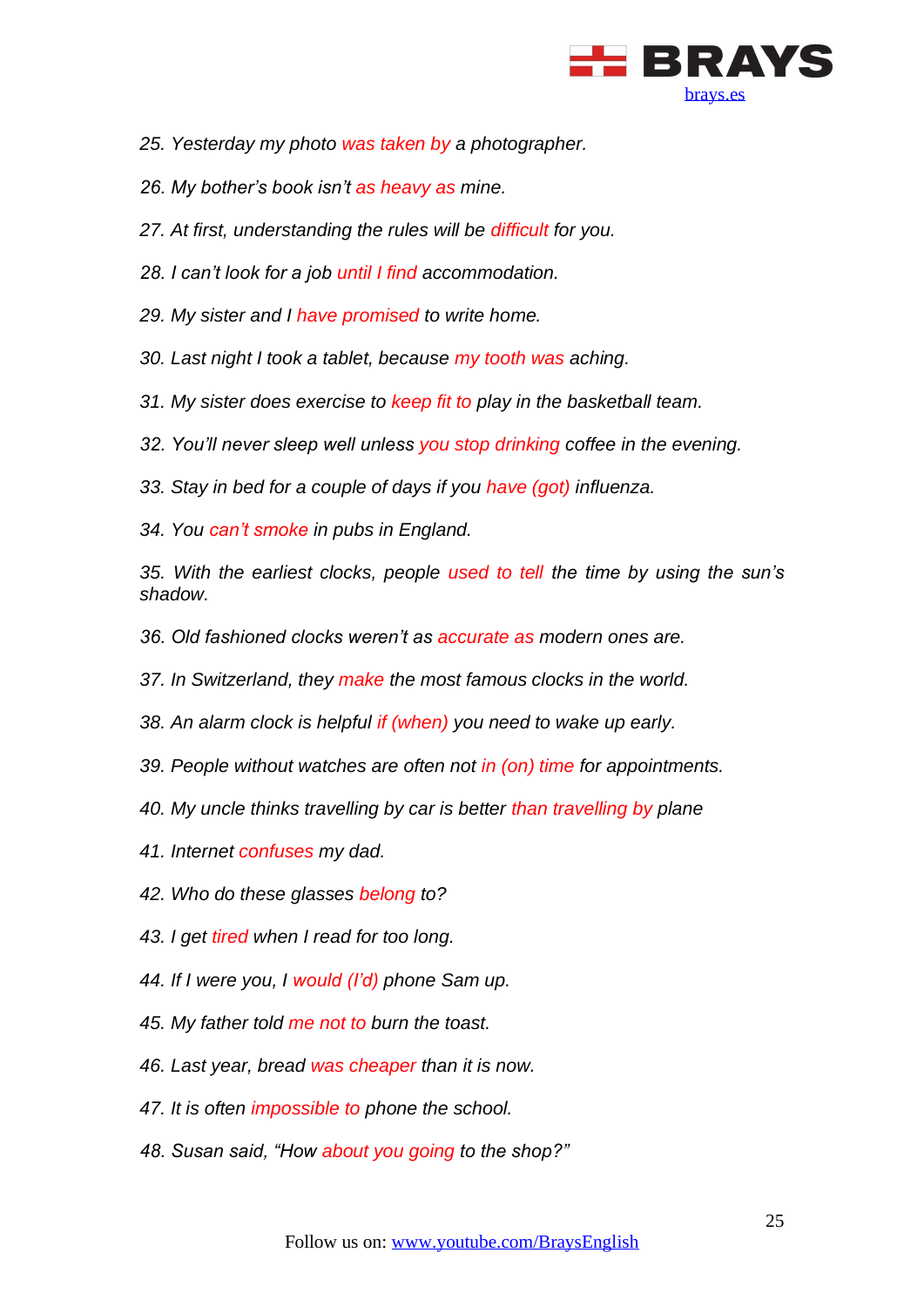

- *49. In many shops you can pay by credit card.*
- *50. Smoking is forbidden (is not allowed) in pubs in England.*
- *51. I lent my brother my bike.*
- *52. This is the first play by Shakespeare he has seen.*
- *53. Shakespeare's other plays are not as long as this one.*
- *54. What is the price of the meal?*
- *55. I hope my brother gives me back my bike soon.*
- *56. This year is warmer than. last year was.*
- *57. What does it cost to go scuba diving.*
- *58. Do you know whose pen this is?*
- *59. Sam is good at swimming.*
- *60. Heavy boots make it difficult to run.*
- *61. The cost of a ticket for the match is 30 euros.*
- *62. Entrance for cup matches is cheaper than for league matches.*
- *63. You can watch the second team without paying.*
- *64. The team doesn't have foreigners any more.*
- *65. The new bar (was) opened last week.*
- *66. The criminal made his escape in a car.*
- *67. The teacher said she would let him off this time.*
- *68. I didn't know it was against the law to smoke in a restaurant.*
- *69. Not a lot of people in England speak Chinese.*
- *70. The bomb went off late last night.*
- *71. There were only a few people watching the film.*
- *72. I didn't recognize him until he took off his sunglasses.*
- *73. Make sure you have everything before you get off the plane.*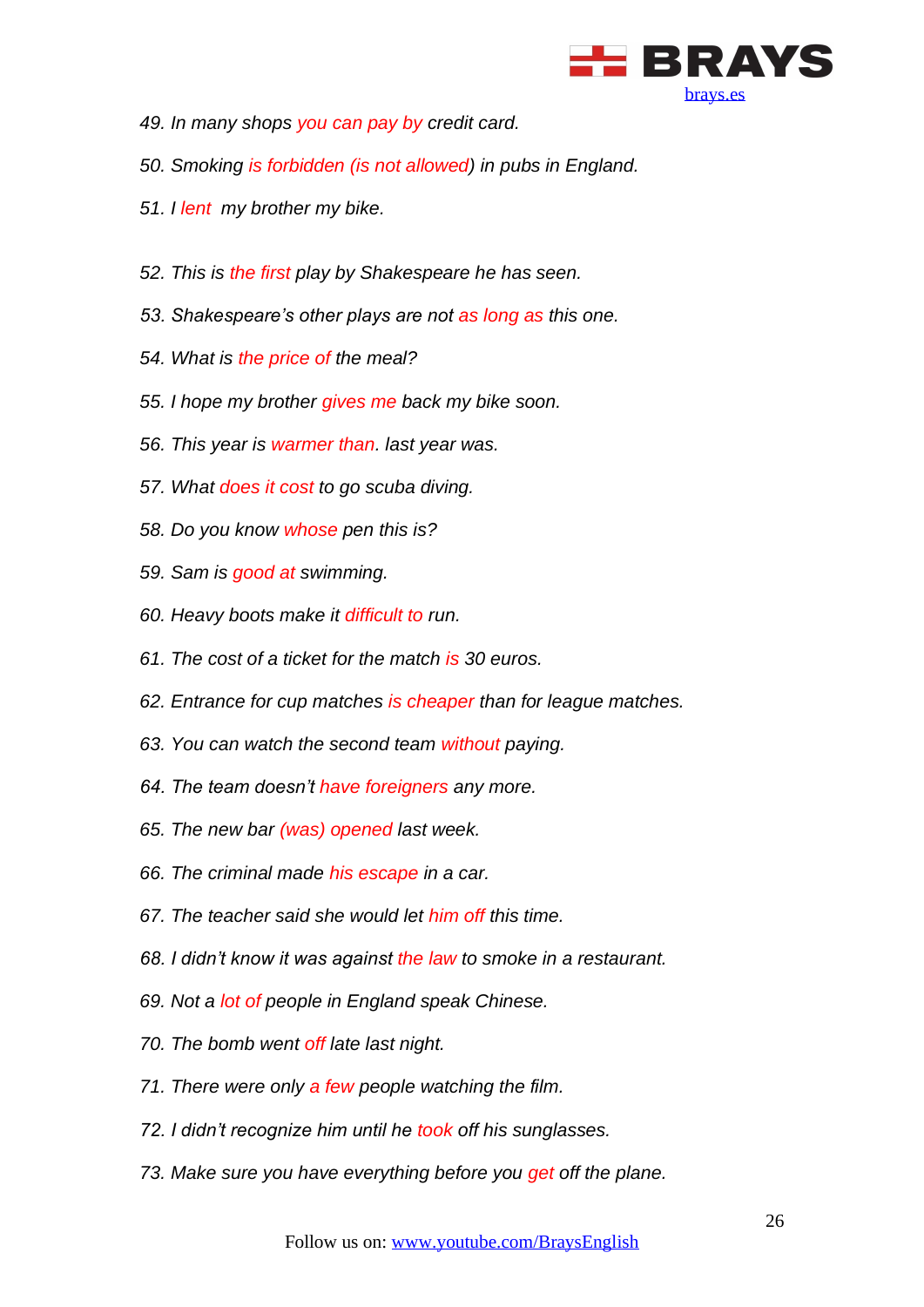

- *74. You should have gone to school today.*
- *75. John might have remembered to turn off the lights.*
- *76. We could have won the competition, but we didn't.*
- *77. I should have invited Sarah to the party.*
- *78. I'm really looking forward to Christmas.*
- *79. I would have seen the film if my TV hadn't been broken.*
- *80. We haven't got enough people to make a team.*
- *81. I'll get fat unless I stop eating a lot.*
- *82. If the weather's bad this weekend, we won't have a barbecue.*
- *83. Many people are annoyed by loud planes.*
- *84. A new shopping centre is going to be built here next year.*
- *85. Billions of emails are sent every day.*
- *86. Sandra was asked if she could come tomorrow.*
- *87. Bill was asked if he had any questions.*
- *88. Can you tell me where you are living at the moment.*
- *89. Could you explain why you (have) quit your job..*
- *90. I'd like to know what you said to the headmaster.*
- *91. Robert was made to apologise for being late.*
- *92. I never used to like curry.*
- *93. Who was responsible for breaking the window?*
- *94. In my opinion footballers get too much money.*
- *95. I wouldn't have turned off the TV if the programme had been interesting.*
- *96. We wouldn't have gone to class if it hadn't been an important lesson.*
- *97. You are not old enough to have a girlfriend.*
- *98. That's the man whose dog chased me yesterday.*